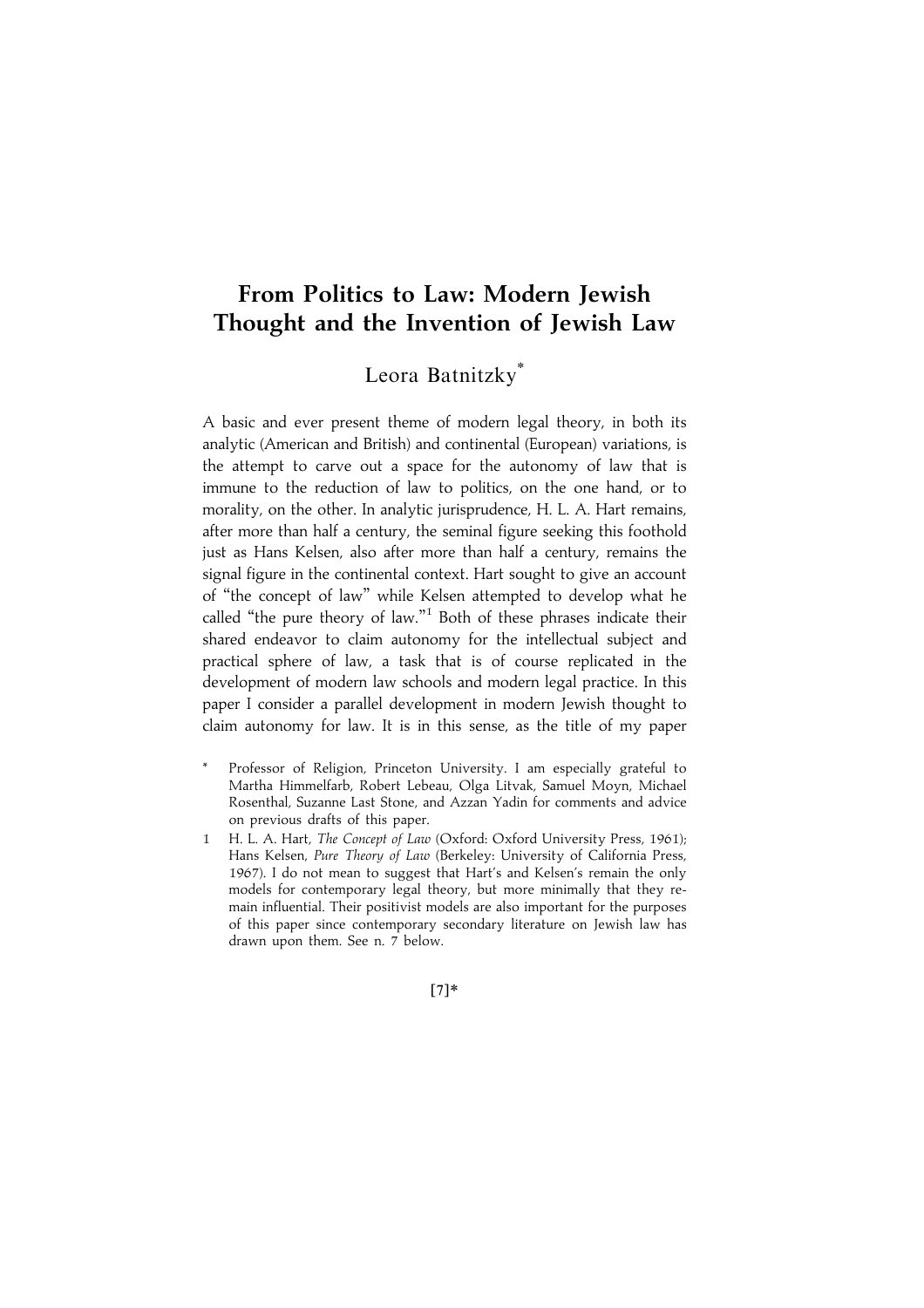suggests, that I mean to claim that the concept of Jewish law was invented in modern Jewish thought.

Of course, in calling this an invention I am not denying that there is and historically was something called Jewish law. Instead, my suggestion is that the modern concept of Jewish law (halakhah) is particularly modern in its attempt to claim autonomy for law, especially from politics. The separation of law from politics and the move from politics to law is one of the defining features of modern philosophical attempts to define a conception of law. Whether advocating legal positivism (the claim that law and morality are separate realms), the new natural law theory (the claim that law and morality necessarily overlap), or something in between, mainstream modern legal theorists, despite their disagreements with one another, all agree that law constitutes its own distinct sphere.<sup>2</sup>

Yet as Ronald Dworkin has succinctly remarked, "any theory of law, including positivism, is based on some particular normative theory."<sup>3</sup> The very claim that the concept of law is independent of political authority and power has political implications. In the context of modern legal theory, these political implications have to do with different understandings of the import and limitations of law as the legal realm relates to liberal democracy. So too, modern Jewish arguments about a distinct sphere of Jewish law also tell us much about the political situation and implications of Jewish modernity for liberal and traditionalist Jews alike. While the concept of law in modern Judaism is often used to mark the continuity between the Jewish past and the Jewish present, it is ironically the modern concept of law (again, for both Jewish traditionalist and liberals alike) that actually demarcates the difference, or discontinuity, between the pre-modern Jewish past and Jewish modernity.

<sup>3</sup> ''A Reply,'' in Ronald Dworkin and Contemporary Jurisprudence, ed. Marshall Cohen (Lanham, Md.: Rowman & Littlefield, 1984), 254.



<sup>2</sup> The critical legal studies movement, of course, provides the most in depth criticism of this position. See Duncan Kennedy, A Critique of Adjudication (Cambridge, Mass.: Harvard University Press, 1998).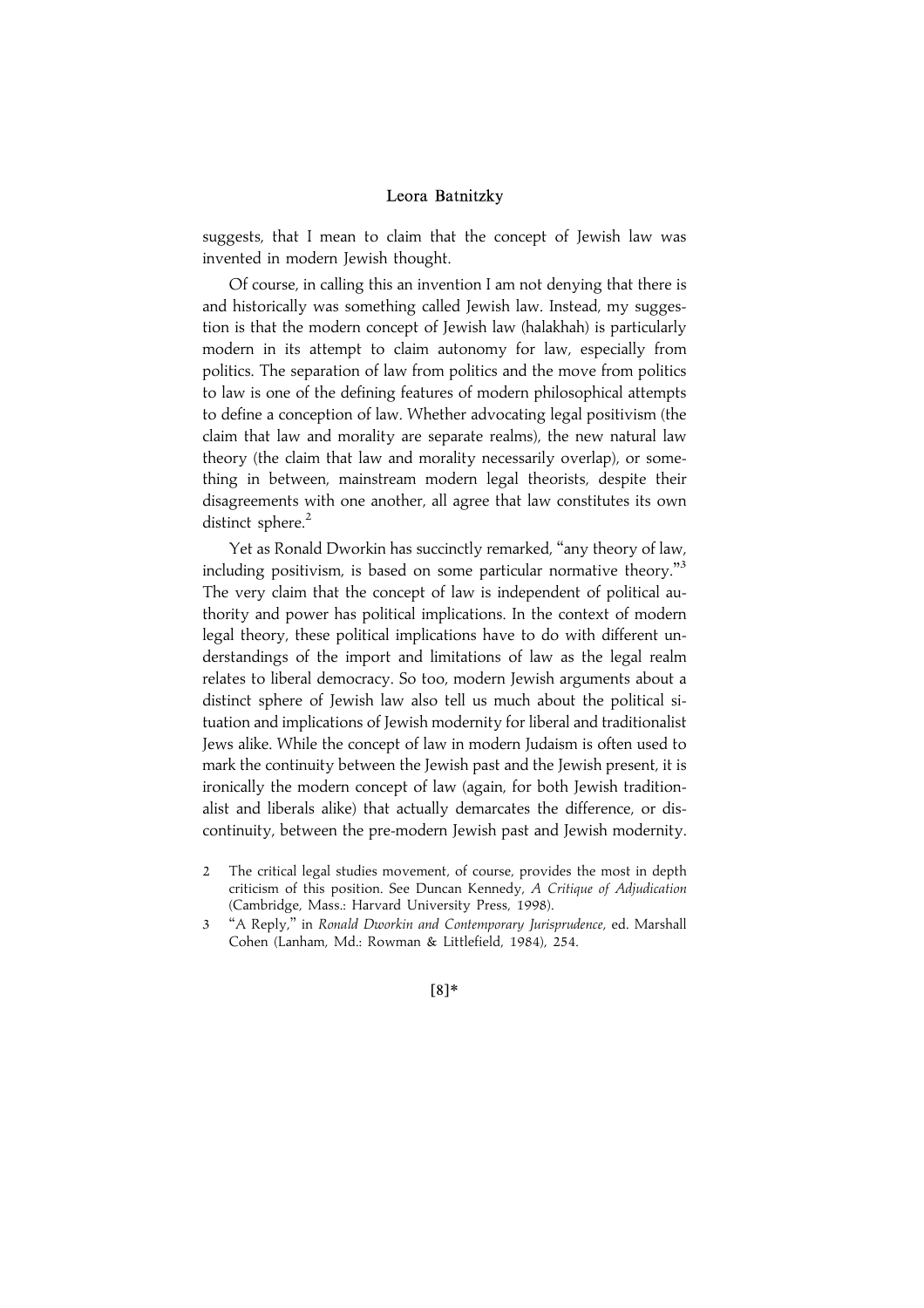What is today referred to as ''Orthodox Judaism'' <sup>4</sup> claims that the law is eternal and not subject to change. While Orthodoxy has historically defined itself against liberal Judaism, I argue that its concept of law, particularly in the thought of the founder of German-Jewish Orthodoxy, Samson Raphael Hirsch (1808-1888), is predicated not on a rejection but on an intensification of the premises of liberal Judaism. For this reason, much of this paper focuses on Hirsch's concept of law. In recent years there has been a growing body of literature on the modernity of modern Orthodoxy, much of which stems from the seminal work of the eminent historian of the Jews, Jacob Katz (1904- 1998).<sup>5</sup> Attention has been paid to the modern Orthodox conception of law, but almost exclusively in the context of debates about the relevance or irrelevance of historiography for making claims about what Jewish law is. Just as some contemporary legal theorists have urged that arguments about the concept of law move from narrowly conceived philosophical debates to broader considerations of political theory, so too I suggest that arguments about Jewish law should move from what has become a too narrowly conceived debate about the historicity of Jewish law to broader questions of political theory.

The paper proceeds as follows. Part one briefly surveys the usual story told about modern Jewish conceptions of law, which, I suggest, wrongly eclipses questions about politics. In part two, I consider Moses Maimonides' (1135-1204) political conception of Jewish law, both because he articulates an important pre-modern theoretical model for thinking about Jewish law and because Maimonides has been so important for modern Orthodoxy's self-identity. Part three examines

- Hirsch and others rejected the term "Orthodox." See in particular his essay "Religion Allied to Progress," in Judaism Eternal, trans. and ed. Isadore Grunfeld (London: Soncino Press, 1956). But because of its eventual widespread acceptance I use the term throughout this paper to refer to the strand of Orthodoxy influenced by Hirsch.
- 5 I have benefited greatly from Katz's historical work, as well as from much of the work of his intellectual heirs. I refer to Katz and other historians influenced by him below.

|9~\*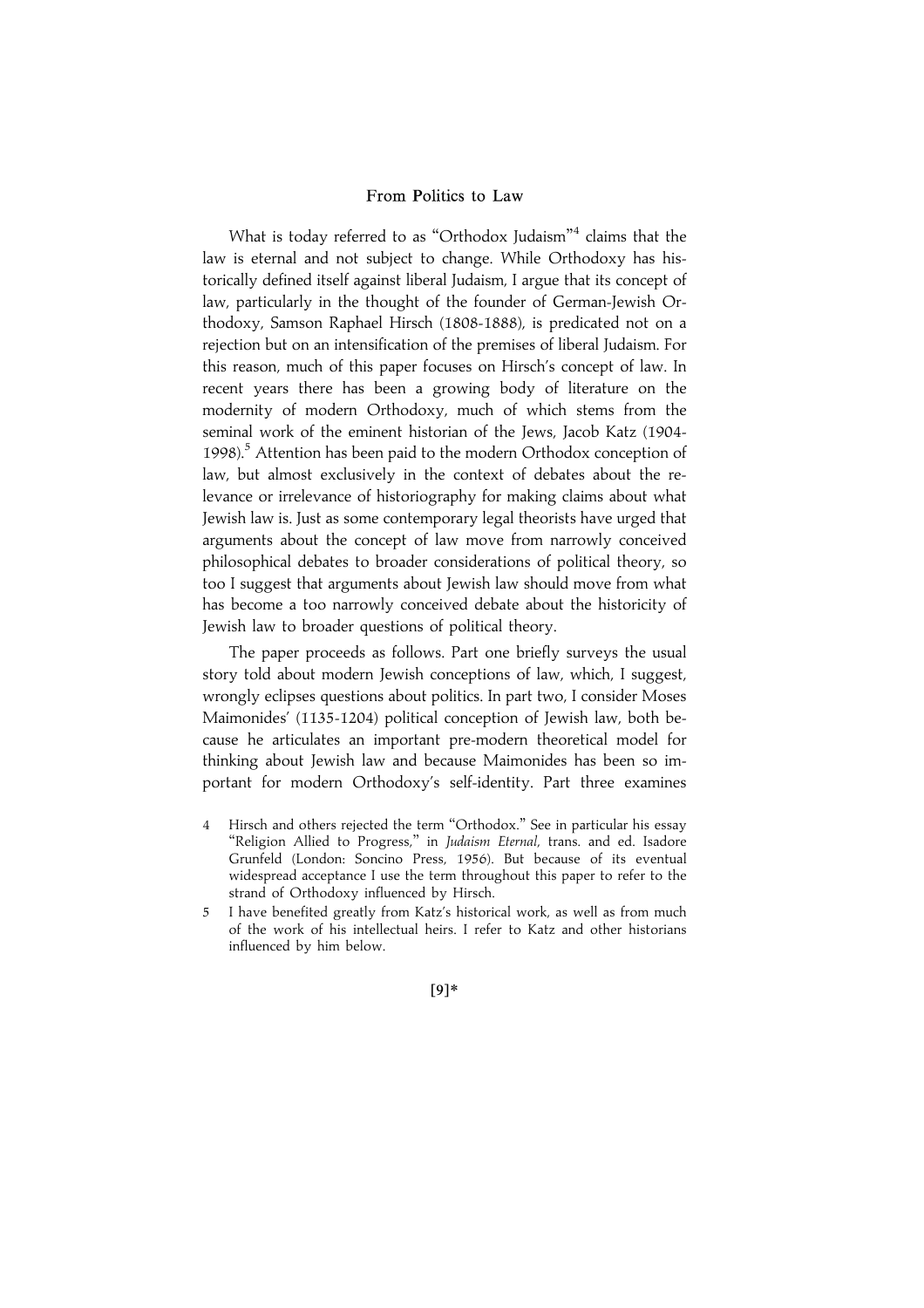conceptions of law in modern Jewish thought to show that modern Orthodoxy's concept of law, as exemplified by Hirsch, does not reject but affirms the presuppositions of liberal Judaism. In this context, I draw parallels between the political implications of Hirsch's claim that Jewish law is not political and the political implications of this same claim in some strands of modern legal theory. Part four turns in more detail to the Orthodox concept of law and particularly to the notion of halakhah le-Moshe mi-Sinai (law received by Moses at Sinai), which, I suggest, in its modern incarnation is subject to the same conceptual weakness as legal positivism. The point of this analysis is not to undermine the Orthodox concept of law but to show that it can only be understood within the context of the political framework of the modern Rechtsstaat. In part five, I develop this argument further by showing how Orthodoxy, and its concept of law, at least in its classical German form, epitomizes the very modern (and indeed Protestant) definition of religion as a private sphere, a definition that also only makes sense within the context of the modern nation state. The conclusion draws out the beginnings of the implications of this analysis for understanding the concept of law in ultra-Orthodoxy, which, I contend, ought to be understood as a kind of post-modern return to politics based on an explicit rejection of the modern attempt to make the categories of ''law'' and ''religion'' autonomous from politics.

## Part One: The Usual Story

The dominant story about Judaism and the modern west focuses on different Jewish interpretations of the meaning of Jewish law in the modern world. On this standard reading of the history of modern Judaism, ''Orthodoxy'' is defined as the movement that recognizes the eternal, unchanging status of Jewish law, while the ''Reform'' movement rejects Jewish law in favor of the universal, ethical contribution that Judaism makes to culture at large. A middle position of sorts, ''Conservative'' Judaism, claims to honor the authority of Jewish law

## $[10]*$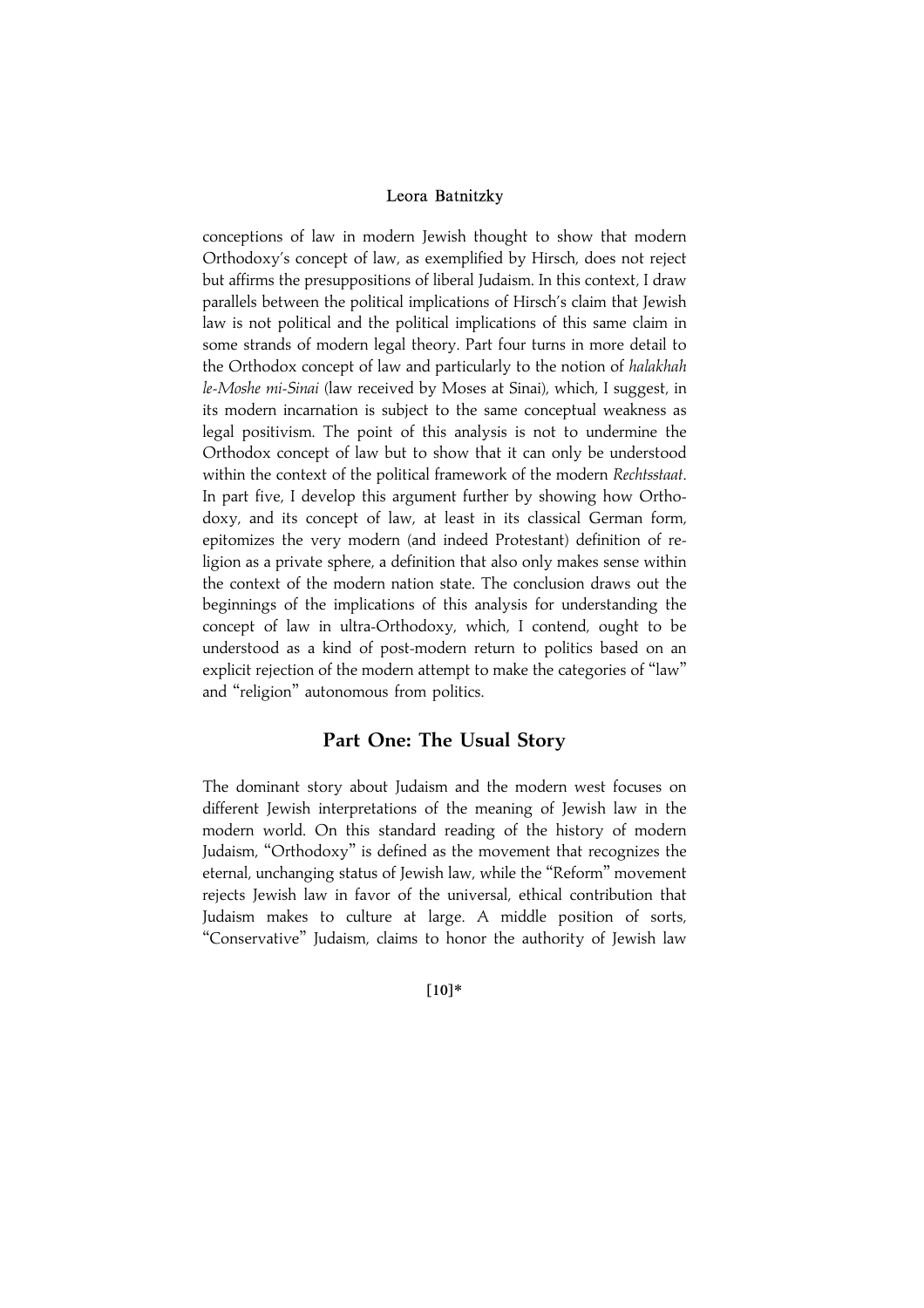while recognizing the necessity of historical change. All three movements share the claim that theirs is the true, original Judaism: Orthodoxy because Judaism is defined as law, Reform because Judaism is defined as ethics, and Conservative because Judaism is defined by the dynamic tension between tradition and change.<sup>6</sup>

Some scholars have attempted to show parallels between trends in modern legal theory and Jewish law.<sup>7</sup> The Orthodox view that law, or halakhah, is an autonomous realm whose dynamic structure can only be understood from an internal perspective seems to share much with some strands of legal positivism and formalism.<sup>8</sup> While the terms "positivism" and "formalism" remain hotly debated in contemporary legal theory, here and throughout this paper I use the term "positivism" to refer to the claim that law is autonomous from politics and ''formalism'' to refer to the added claim that the law is internally coherent and self-generating.<sup>9</sup>

- 6 For the purposes of this paper, I leave aside discussion of Reconstructionist Judaism which should, as Mordecai Kaplan claimed, be viewed as the logical implication of the Conservative movement. For some interesting comments by Kaplan on modern Jewish views of law, see Judaism as a Civilization (Philadelphia: Jewish Publication Society, 1934), 159.
- 7 See, for instance, Ze'ev W. Falk, ''Jewish Religious Law in the Modern (And Postmodern) World,'' Journal of Law and Religion 11 (1994-95): 465-98, and Tamar Ross, Expanding the Palace of Torah: Orthodoxy and Feminism (Hanover: Brandeis University Press, 1994).
- 8 This view of halakhah is often used to justify a number of seemingly unjust Jewish laws, including, for instance, the requirement that even when there are just legal grounds, a woman cannot divorce her husband without his consent. This is known as the problem of the agunah (bound woman). For more on this issue see Ross, Expanding the Palace of Torah.
- 9 Of course, there are positivists who deny they are formalists (H. L. A. Hart, The Concept of Law, 124-54), formalists who deny they are positivists (Ernest Weinrib, ''Legal Formalism: On the Immanent Rationality of Law,'' Yale Law Journal 97 [1988]: 949-1016), and positivists who claim they are also formalists (Frederick Schauer, "Formalism," Yale Law Journal 97 [1988]: 509-48). Of these three positions, as discussed below, I find Weinrib's definition of formalism most helpful but his denial that he is a positivist

 $[11]*$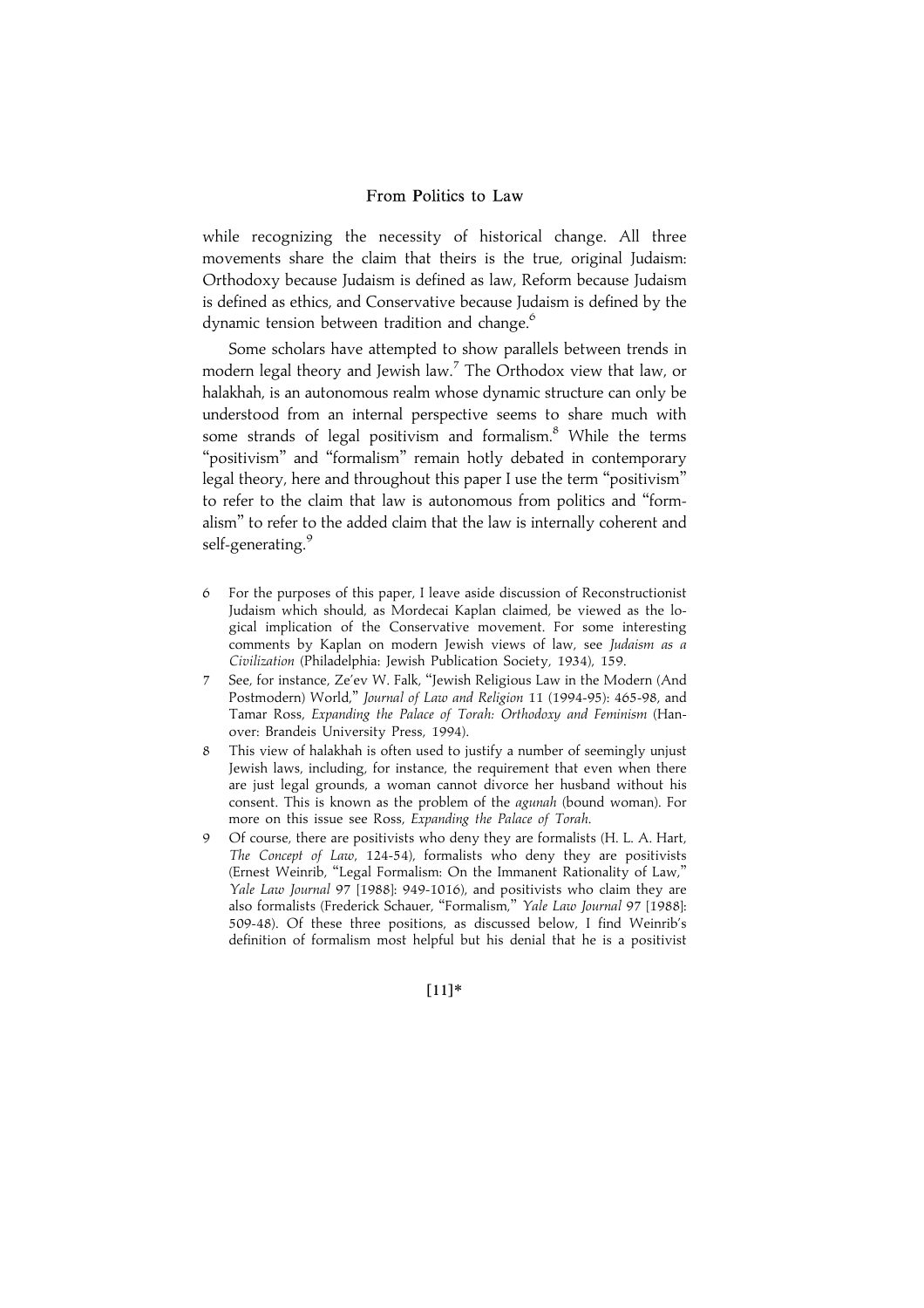In contrast to what seems to be this positivist or formalist approach of modern Orthodox Jewish thinkers, it might seem that what Reform Jewish approaches to law and contemporary natural law positions have in common is the claim that a law is only a law when it is ethical.<sup>10</sup> From the point of view of both Reform Judaism and contemporary proponents of natural law, an unjust law simply does not have any ethical or legal status.<sup>11</sup> Finally, given Conservative Judaism's simultaneous emphasis on, to use its motto, "tradition and change," the concept of law of Conservative Judaism might seem to map fairly neatly onto recent arguments about law as an autopoietic system, which view the legal system as both unified and dynamic.<sup>12</sup> In keeping with the

very problematic. I discuss the latter in n. 87 below. The definitions I am using of positivism and formalism suggest only that formalism can be an extension of positivism, though I make no claim for the coherence of the position that embraces both positivism and formalism as I have defined them in this paper, but use these terms only as descriptive categories. At the same time, it should be noted that there are no doubt differences between positivism and Orthodoxy, particularly on the issue of the source of law. The affinity lies in the shared claim that the question of what the law is remains independent of political judgment.

- 10 See, for instance, John Finnis, Natural Law and Natural Rights (Oxford: Clarendon Press, 1980).
- 11 Already in the 19<sup>th</sup> century, Jewish reformers allowed agunot to remarry without a get [the legal document of a Jewish divorce]. On this issue, see David Ellenson, "Traditional Reactions to Modern Jewish Reform," in After Emancipation: Jewish Religious Responses to Modernity (Cincinnati: Hebrew Union College, 2004), 165. It is not hard to find modern ethical warrant for such a position both in terms of the agunah's personal autonomy but even more so in terms of the children born to an agunah who are considered bastards [mamzerim]. From a halakhic perspective, mamzerim can only marry other mamzerim and are thus marked for life by choices for which they certainly have no personal responsibility.
- 12 Witness in this context Conservative Judaism's solution to the problem of the agunah, which is to leave the halakhic requirement that a husband must consent to a divorce intact while appending a pre-nuptial agreement of sorts to the traditional marriage contract stating that the husband will indeed consent to a divorce.

 $[12]*$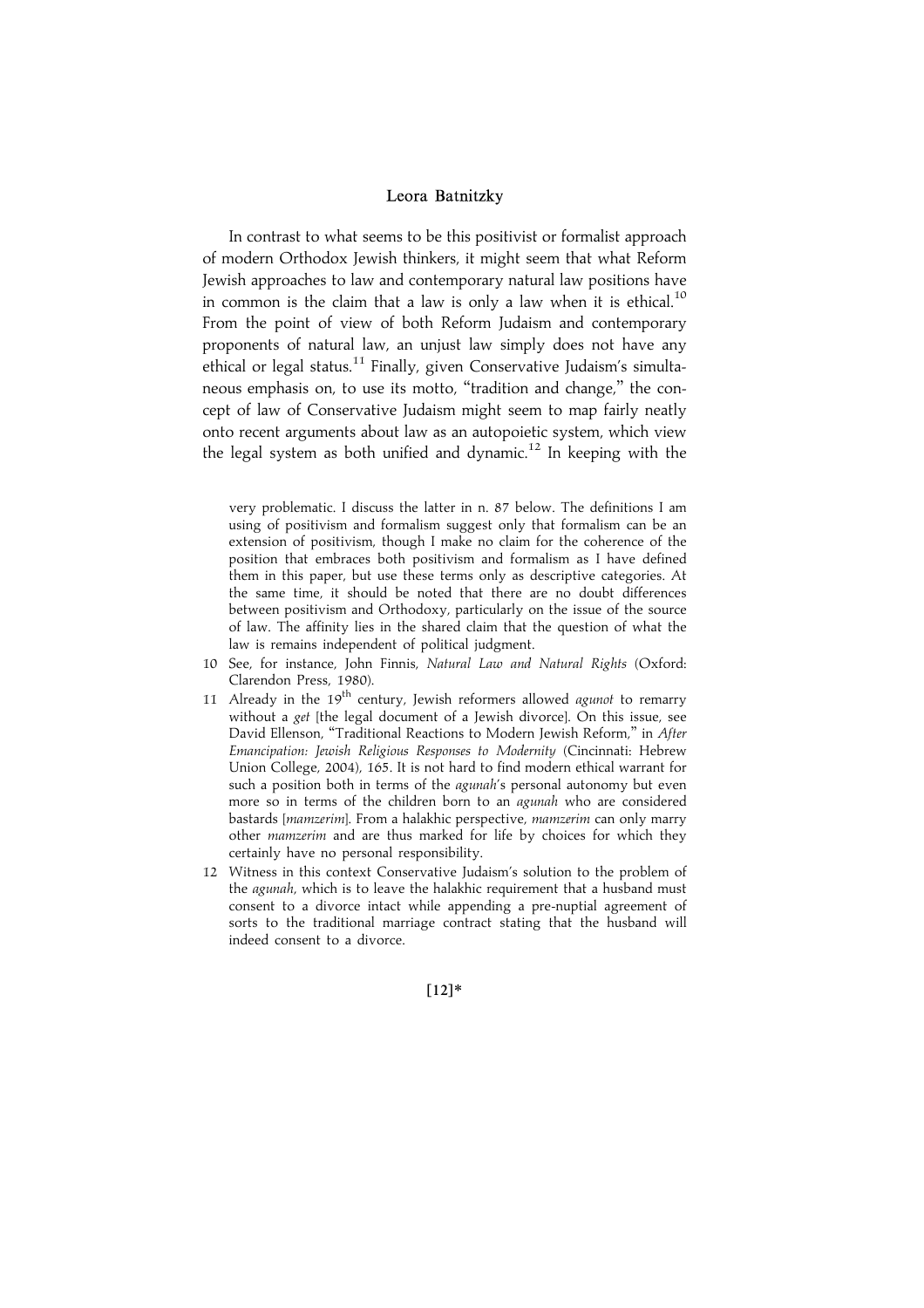theoretical framework of autopeitic theories of law, the impetus for changes in the law may come from an ''irritation'' outside of the legal system, but the legal system maintains its integrity by responding only on the basis of the legal system's own history, structure, and communicative possibilities.<sup>13</sup>

Orthodox and liberal (which includes Reform and Conservative) views of Jewish law might seem to fall neatly into the categories of positivist, natural law, or even autopoietic theories, but it would be a mistake to leave discussion of modern concepts of Jewish law and legal theory at this. Orthodox and liberal approaches to law are more alike than they are different. Both approaches, whether the categories of positivism, natural law, or autopoiesis fit entirely or not, share the supposition that Jewish law is not political. And it is here that liberal Judaism and Orthodoxy both break with pre-modern Jewish conceptions of law. While an understanding of modern Jewish concepts of law should go beyond the labels of contemporary philosophy of law (such as legal positivism and natural law), a consideration of analogies between modern concepts of Jewish law and modern legal theory can be useful for appreciating the political uses to which concepts of Jewish law are put **precisely when** the political dimension of Jewish law is denied. But before turning to this, it is helpful to consider briefly what Jewish law looks like in a pre-modern context.

## Part Two: Jewish Law before Modernity

Maimonides is the first to present a comprehensive picture of what we might call a Jewish political theory. To be sure, Maimonides' framework is one among a number and it may even be objected that Maimonides exercised little influence on and in fact was rejected by his

 $[13]*$ 

<sup>13</sup> Niklas Luhmann, Law As a Social System, ed. Fatima Kastner, Richard Nobles, and David Schiff, trans. Klaus Ziegert (New York: Oxford University Press, 2004).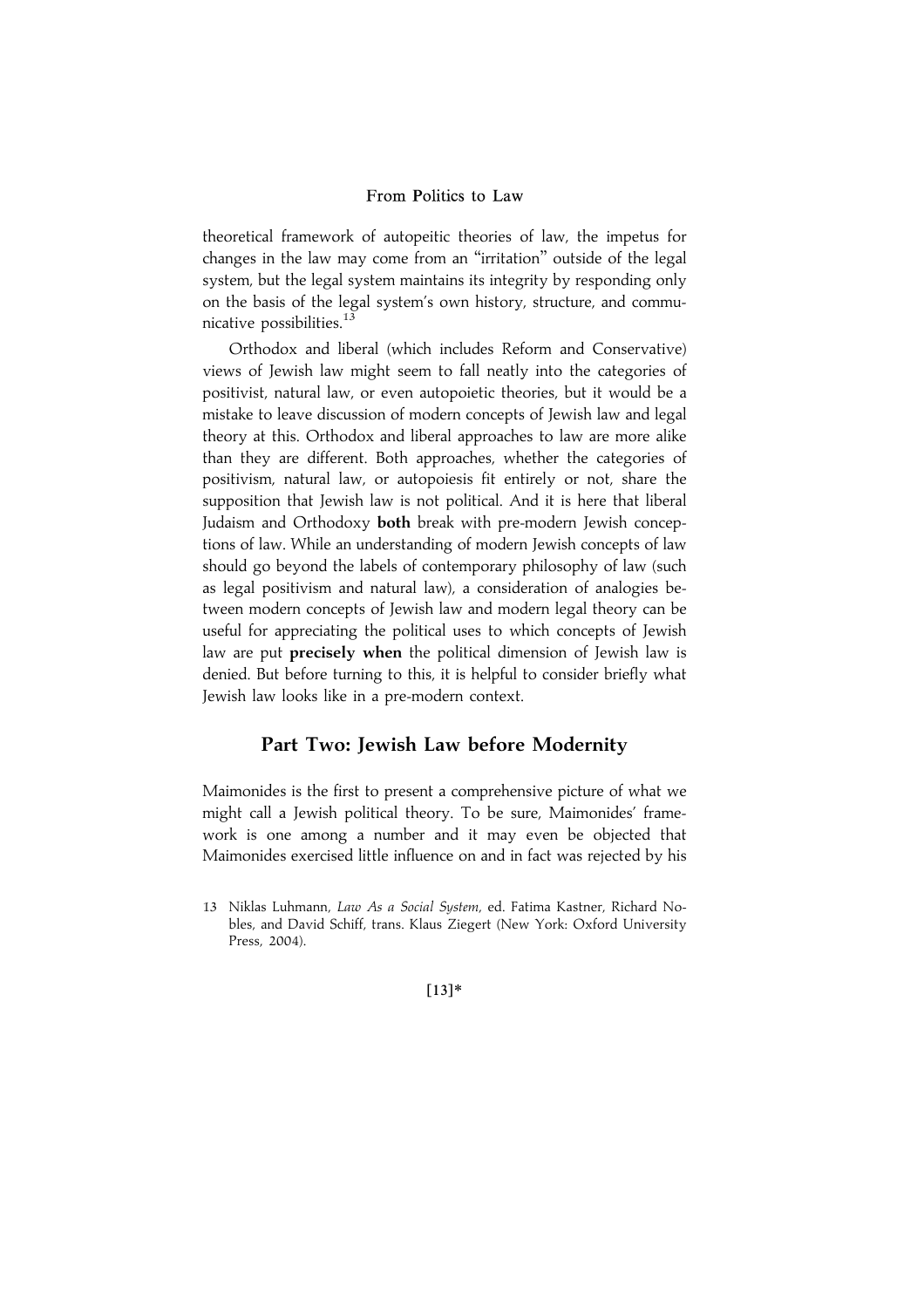contemporaries and many of those who followed them.<sup>14</sup> Yet I focus on Maimonides not just because he offers a theory of law and politics but also because of his importance for modern Orthodox thinkers who embrace him despite the fact that his view of law as political is in direct tension with their non-political conception of halakhah.

The political framework of Maimonides' concept of law is absolutely explicit.<sup>15</sup> As he puts it in the Guide of the Perplexed, "The Law as a whole aims at two things: the welfare of the soul and the welfare of the body. As for the welfare of the soul, it consists in the multitude's acquiring correct opinions... As for the welfare of the body, it comes about by the improvement of their ways of living with one another ... This cannot be achieved in any way by one isolated individual. For an individual can only attain all this through a political association, it being already known that man is political by nature."<sup>16</sup> For Maimonides, the political nature of law includes the divine law: ''Although it [the divine .<br>law] is not natural, [it] enters into what is natural."<sup>17</sup>

The political nature of Maimonides' conception of law is not only abstract but practical. We see this clearly from an example in the  $M$ ishneh Torah. Strikingly in the context of some contemporary Orthodox

- 14 At the same time, as discussed in n. 54, Maimonides does not differ from his medieval contemporaries in conceiving of the sages as well as himself as politically authoritative, but in his view of the source of that authority.
- 15 For a comprehensive discussion of Maimonides' political philosophy and his view of law, see G. J. Blidstein, Political Concepts in Maimonidean Halakhah (Hebrew) (Ramat Gan: Bar-Ilan University Press, 1983). See also Menachem Lorberbaum, Politics and the Limits of Law: Secularizing the Political in Medieval Jewish Thought (Palo Alto, Calif.: Stanford University Press, 2001). While beyond the scope of this paper, it should be noted that Maimonides' view of the political dimension of Jewish law is far more moderate than the views of others, especially Nissim b. Reuben Gerondi (1320-1380). Gerondi's thought is often used by the ultra-Orthodox today. Lorberbaum's book is largely a comparison of Maimonides and Gerondi.
- 16 Guide of the Perplexed, trans. and ed. Shlomo Pines (Chicago: University of Chicago Press, 1963), 3:27.
- 17 Ibid., 2:40.

 $[14]*$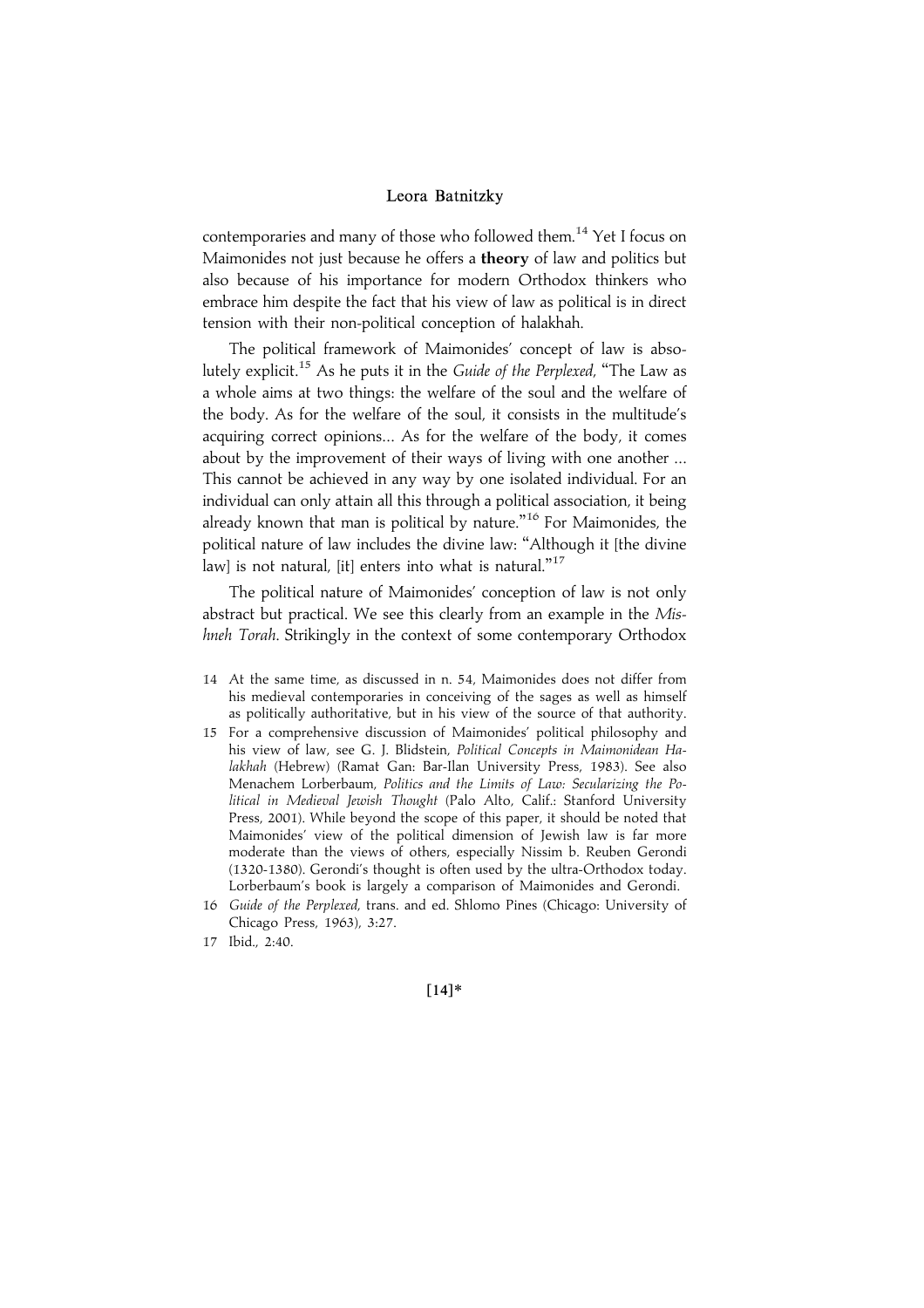rabbis' claims that the law simply does not require a husband to grant his wife a divorce if he does not consent to do so,<sup>18</sup> Maimonides justifies using physical force to get such a husband to "consent" to a divorce. It is helpful to quote Maimonides at length:

When a man whom the law requires to be compelled to divorce his wife does not desire to divorce her, the court should have him beaten until he consents, at which time they should have a get [legal document of divorce] written. The *get* is acceptable. This applies at all times and in all places... .

Why is this get not void? For he is compelled ... [to divorce] against his will [and a get must be given voluntarily].

Because the concept of being compelled against one's will applies only when speaking about a person who is being compelled and forced to do something that the Torah does not obligate him to do – e.g., a person who was beaten until he consented to a sale, or to give a present. If, however, a person's evil inclination presses him to negate [the observance] of a mitzvah [commandment] or to commit a transgression, and he was beaten until he performed the action he was obliged to perform or he dissociated himself from the forbidden action, he is not considered to have been forced against his will. On the contrary, it is he himself who is forcing [his own conduct to become debased].

With regard to this person who [outwardly] refuses to divorce [his wife] – he wants to be part of the Jewish people, and he wants to perform all the mitzvoth and eschew all the transgressions; it is only his evil inclination that presses him. Therefore, when he is beaten until his [evil] inclination has been weakened, and he consents, he is considered to have performed the divorce willfully.<sup>19</sup>

- 18 These contemporary rabbinic authorities often quote Rabbenu Tam (1100- 1171) to the effect that it is better for a woman to remain an agunah than to produce a get (Jewish divorce) that is not legal. For more on this issue see Ross, Expanding the Palace of Torah.
- 19 Mishneh Torah, Hil. Gerushin 2:20, trans. Eliyahu Touger (New York: Moznaim, 1987).

 $[15]*$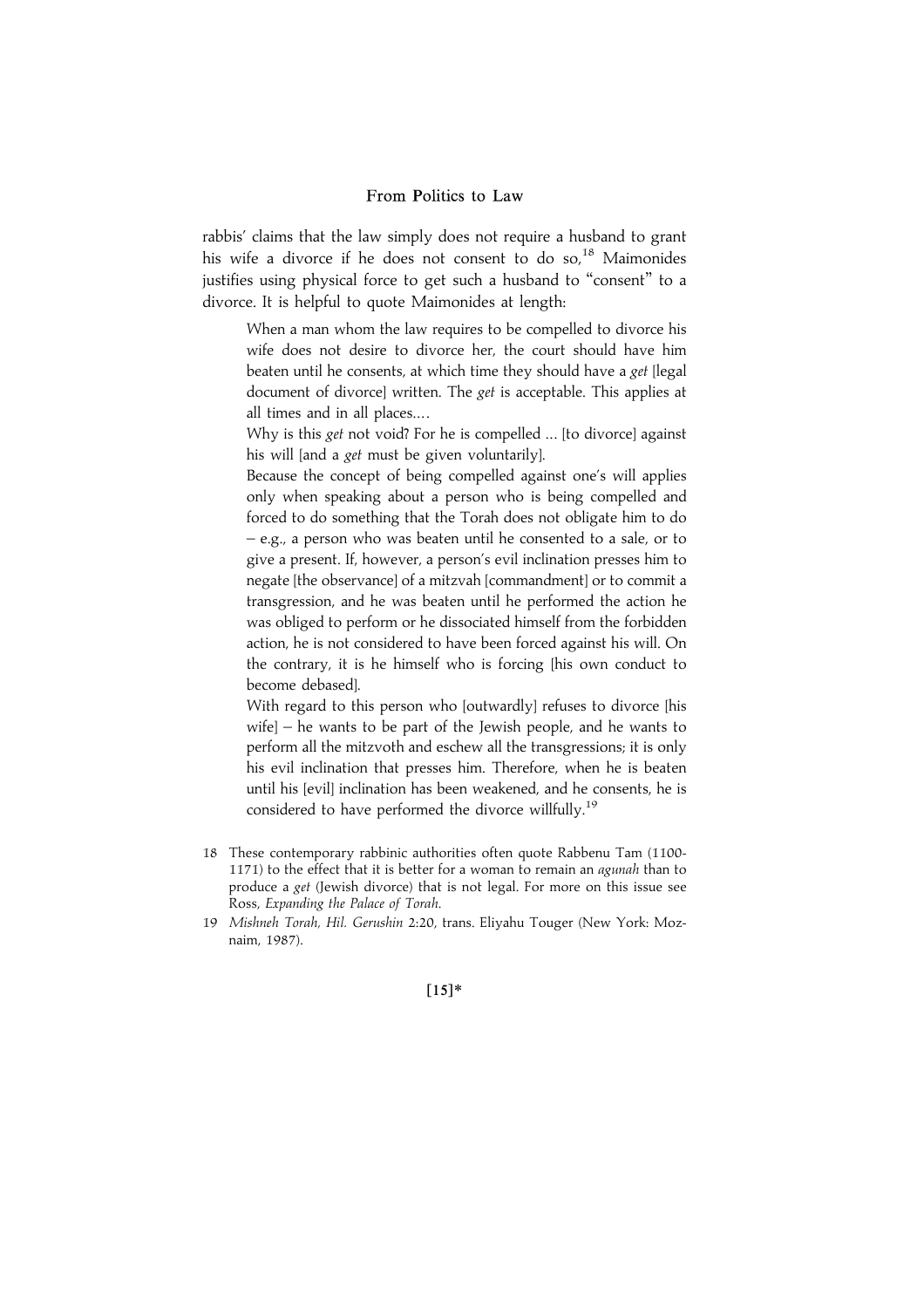Maimonides offers a theological explanation for his notion of "consent," which is that a Jew cannot freely choose not to follow the commandments and could only do so if his evil inclination forced him. Therefore, when a man consents after being beaten for the sake of the fulfillment of the commandments his consent is real. Maimonides' justification that a man "wants" (rotseh) to be part of the Jewish people is of a piece with his view that the evil inclination to not follow the commandments is not a free choice. For Maimonides it is not a choice for a Jew to be part of the Jewish people just as it is not a choice for a Jew not to follow the law. Or, put another way, being part of the Jewish people and following the commandments are choices that admit of only one option. Maimonides' justification of coercion is not merely instrumental, just as his view of politics is not instrumental. Both are at the core fundamentally pedagogical because they are in the service of furthering a life devoted to goodness and truth.<sup>20</sup>

It is important to note that Maimonides' theoretical account of the political dimension of Jewish law is historically accurate. Far from having no political power, pre-modern Jewish communities were governed in large part by Jewish law, which was interpreted and applied by Jewish religious leaders who exercised political authority and power despite, but also because of, their complicated relation to external political authorities. $21$  While the extent of the rabbis' political power in the rabbinic period remains historically ambiguous, what cannot be doubted is that the rabbis, at least rhetorically, claimed political authority for themselves.<sup>22</sup> So too, it cannot be doubted that

 $[16]*$ 

<sup>20</sup> Guide 3:28.

<sup>21</sup> For what remains, in my view, the best summary of these issues, see Salo Baron, "Ghetto and Emancipation," The Menorah Journal 14 (1928): 515-26. On the issue of divorce law in historical context, see ChaeRan Freeze, Jewish Marriage and Divorce in Imperial Russia (Hanover, N.H.: University Press of New England, 2001).

<sup>22</sup> On the rabbinic issue, see Catherine Hezser, The Social Structure of the Rabbinic Movement in Roman Palestine (Tübingen: Mohr Siebeck, 1997).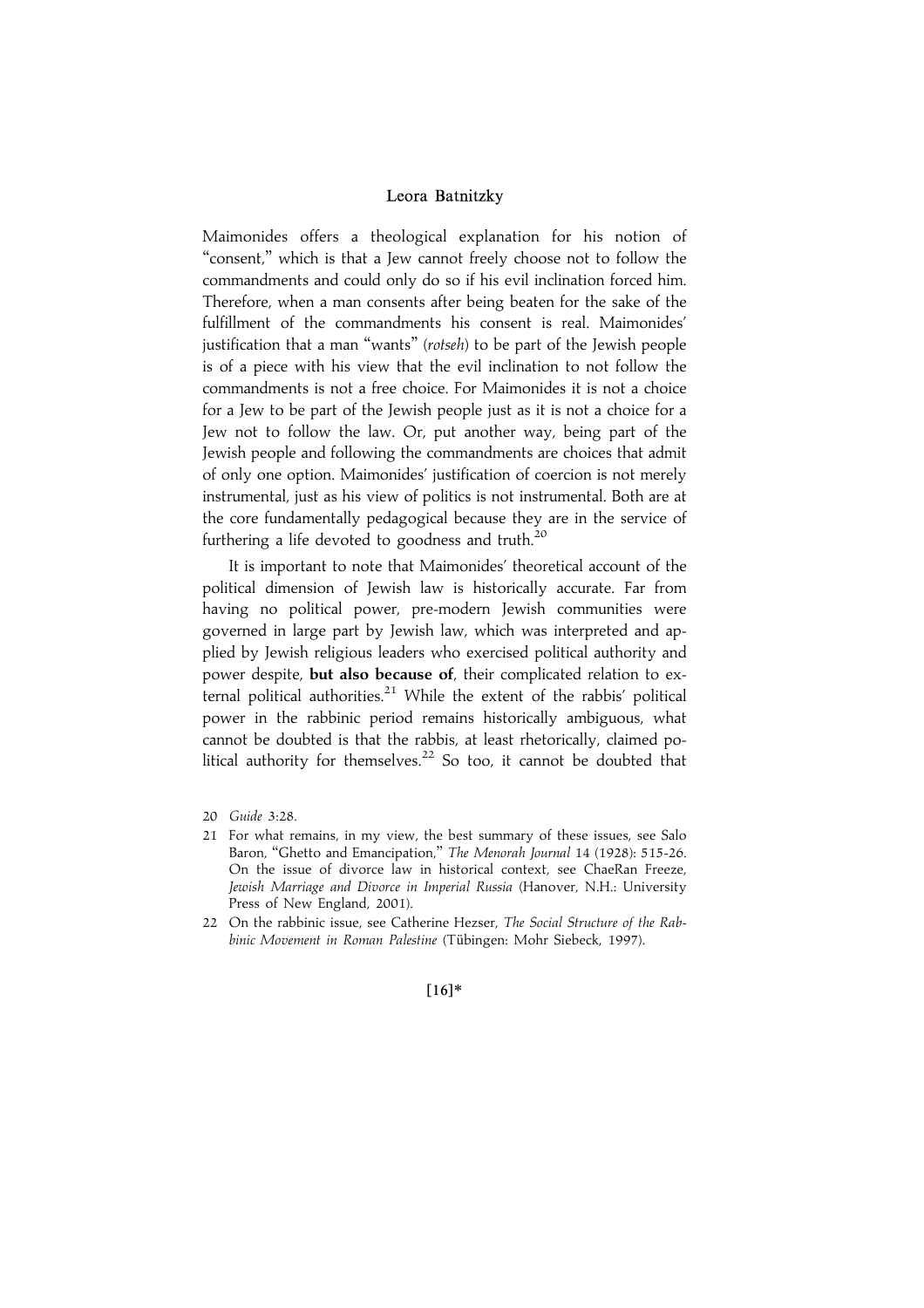Jewish leaders increasingly exercised a significant amount of political power over the members of their communities. The modern era reflects the stripping away of Jewish political authority and power from the point of view of the Jewish collectivity.<sup>23</sup> The concept of law in modern Jewish thought expresses this modern movement away from politics to an apolitical conception of law.

Before turning to modern Jewish conceptions of law, it is important to say something about terminology. Throughout the Guide, and in the quotations mentioned above, instead of the term ''halakhah,'' Maimonides uses the term ''Torah'' to refer to the law, and when he refers to what is translated as the "divine law" he uses the term "torat Moshe Rabbenu'' (the Torah of Moses our teacher) and not the term Hirsch would come to use, *halakhah le-Moshe mi-Sinai*.<sup>24</sup> In the original Judeo-Arabic, Maimonides uses the term "sharia," as opposed to "figh," the former corresponding to Torah, the latter to halakhah.<sup>25</sup> So too, Maimonides does not use the term ''halakhah'' as a free-standing category; instead, in the Mishneh Torah, written originally in Hebrew, he uses the term ''hilkhot,'' meaning laws of, as in, as we saw above, ''laws of divorce.'' Law (as halakhah) is not an autonomous category but rather a subcategory of the larger category of the political (as Torah). For Maimonides and pre-modern Jewish thinkers generally, Torah is a

- 23 This point remains obscured by the figures discussed in the next section as well as by scholars writing on the modern period. Two immediate reasons come to mind: the equation of politics with state politics and the view that Zionism is the only Jewish political expression in the modern period. There are differences between these two views but what they share is the premise that, in contrast to the pre-modern era in which Judaism and Jews were not political, modernity is the era in which Judaism and Jews become political, either as equal citizens of the modern nation state or as Zionists. This assumption obscures the historical reality and Jewish theological justification of pre-modern Jewish political life as well as the modern political implications of the very claim that Jewish law is not and never was political.
- 24 Moreh Nevukhim le-Rabbenu Moshe ben Maimon, trans. Mikhael Shvarts (Tel Aviv: Tel Aviv University, 2002), 3:27, 2:40.
- 25 Dalalat al-hairin, ed. Solomon Munk (Jerusalem: Y. Yunovits, 1929), 3:27.

## $[17]*$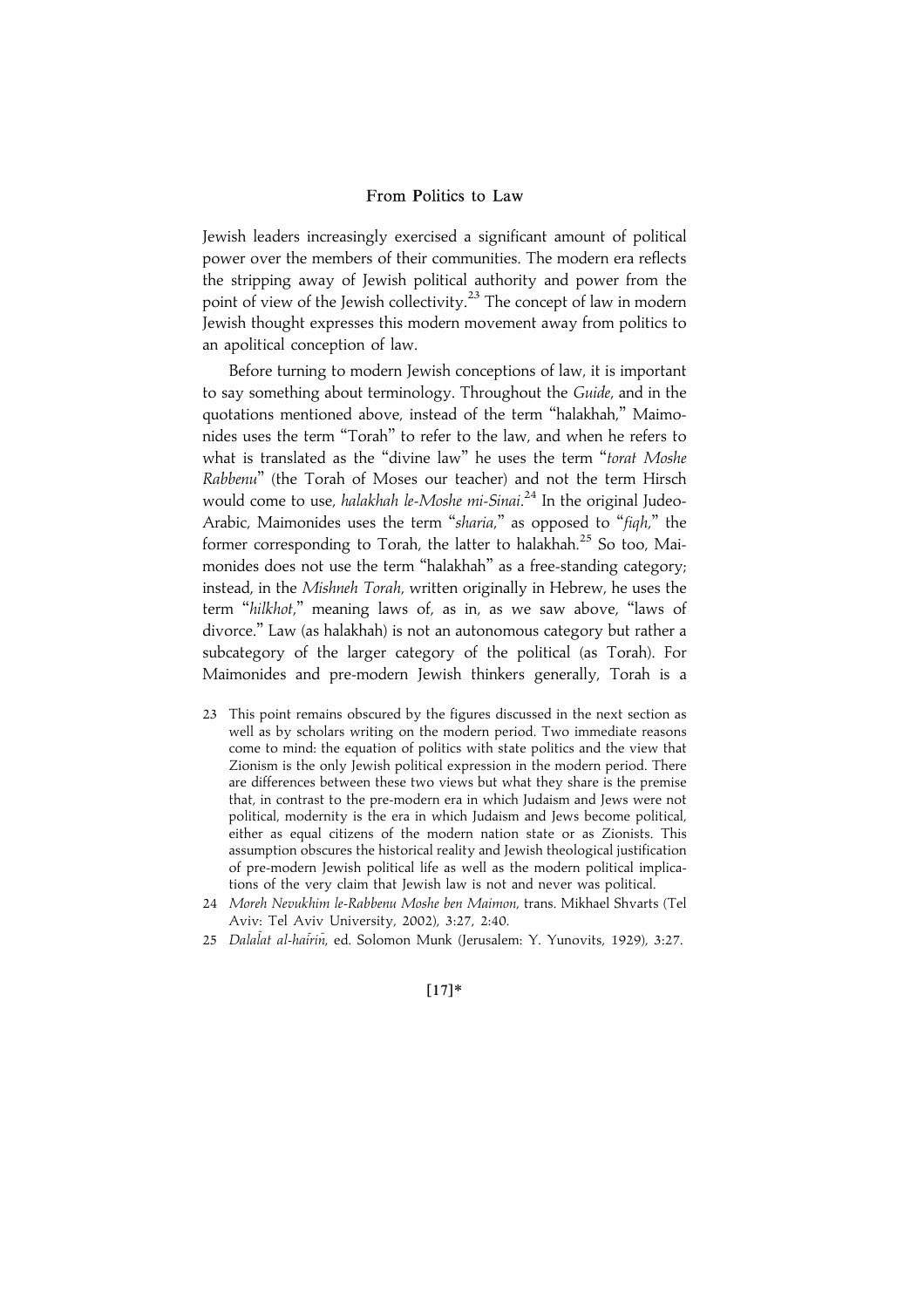comprehensive category, referring not only to politics and law, but to any and all Jewish teachings as well as to human knowledge broadly conceived. Here it is important to emphasize again that Maimonides' justification of coercion does not amount to an equation of politics or law with coercion but to a teleological vision of what constitutes the good and true life. We turn now to consider modern Jewish conceptions of Jewish law which, despite their ideological, temporal, and geographical distances from one another, all share the twin claims that Jewish law is by definition both an autonomous category and fundamentally apolitical.

# Part Three: The Concept of Law in Modern Jewish Thought

As with many other issues, to understand the concept of law in modern Judaism it is necessary to turn to the famous Jewish heretic Benedict de Spinoza (1632-1677). As is well-known, Spinoza was excommunicated from the Amsterdam Jewish community in 1656. The fact of his excommunication testifies to the political power of the pre-modern Jewish community as described in the previous section of this paper, while his ability to live an independent life free of any religious community anticipates Jewish modernity in which the Jewish community does not exercise political power over individual Jews. Even more important for our purposes, however, the contours of Spinoza's view of Jewish law, even if (intentionally) historically inaccurate, set the parameters for philosophical discussion of Jewish law in the modern period. Spinoza famously contended that the laws of the Hebrews are pertinent only in the context of their original, political meaning: ''Ceremonial observances ... formed no part of the Divine law, and had nothing to do with blessedness and virtue, but had reference only to the elections of the Hebrews, that is ... to their temporal bodily happiness and the tranquility of their kingdom, and ... therefore they

 $[18]*$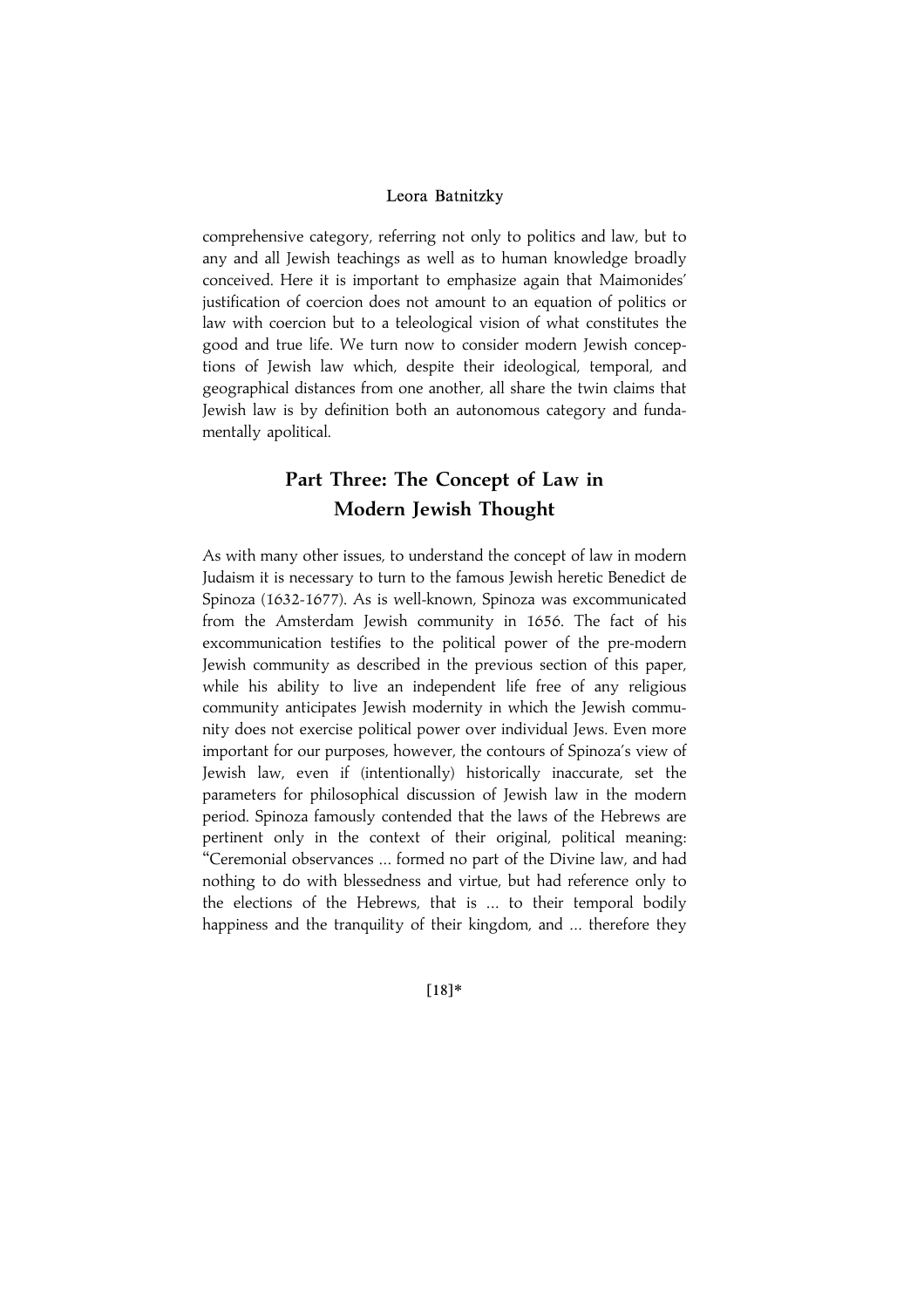were only valid while that kingdom last."<sup>26</sup> Because the ceremonial law no longer corresponds to a political kingdom, Spinoza's argument concludes that Jewish law is not the divine law and that post-biblical Jewish law is meaningless.

As Spinoza knew full well, and as his excommunication shows, Jewish law did not disappear in the post-biblical period. In fact, what we call ''Judaism'' and ''Jewish law'' today developed post-biblically. Yet, however one reads Spinoza (an enormous subject and industry in and of itself), he is right that it is hard to understand what Jewish, or any, law is outside of a political context. The fact that we don't necessarily find it strange to think about law apart from political arrangements shows, I think, how internalized the concept of a non-political law has become in discussions of both modern legal theory and modern Judaism. When Spinoza wrote, the Jewish community still had political power over its members. The fact that Spinoza could live apart from this community without converting to Christianity also reflected the beginnings of the twin developments of Jewish modernity: the simultaneous development of the modern nation state and the disintegration of Jewish communal power.

Beginning with Moses Mendelssohn (1729-1786), German-Jewish philosophers accepted Spinoza's framework for thinking about politics and Jewish law even when they attempted to reject his conclusions. Mendelssohn followed Spinoza in maintaining that the ceremonial law makes no claims on contemporary politics but he denied, against Spinoza, that the meaning of the Jewish ceremonial law was political. Mendelssohn claimed in Jerusalem: Or on Religious Power and Judaism that ''Judaism knows of no revealed religion in the sense in which Christians understand this term. The Israelites possess a divine legislation – laws, commandments, ordinances, rules of life, instruction in the

 $[19]*$ 

<sup>26</sup> Theologico-Political Treatise, trans. R. H. M. Elwes (New York: Dover, 1951), 69. Spinoza uses the Latin term ''lex divina'' for ''divine law.'' The term has a long history in Christian theology, especially in the work of Aquinas.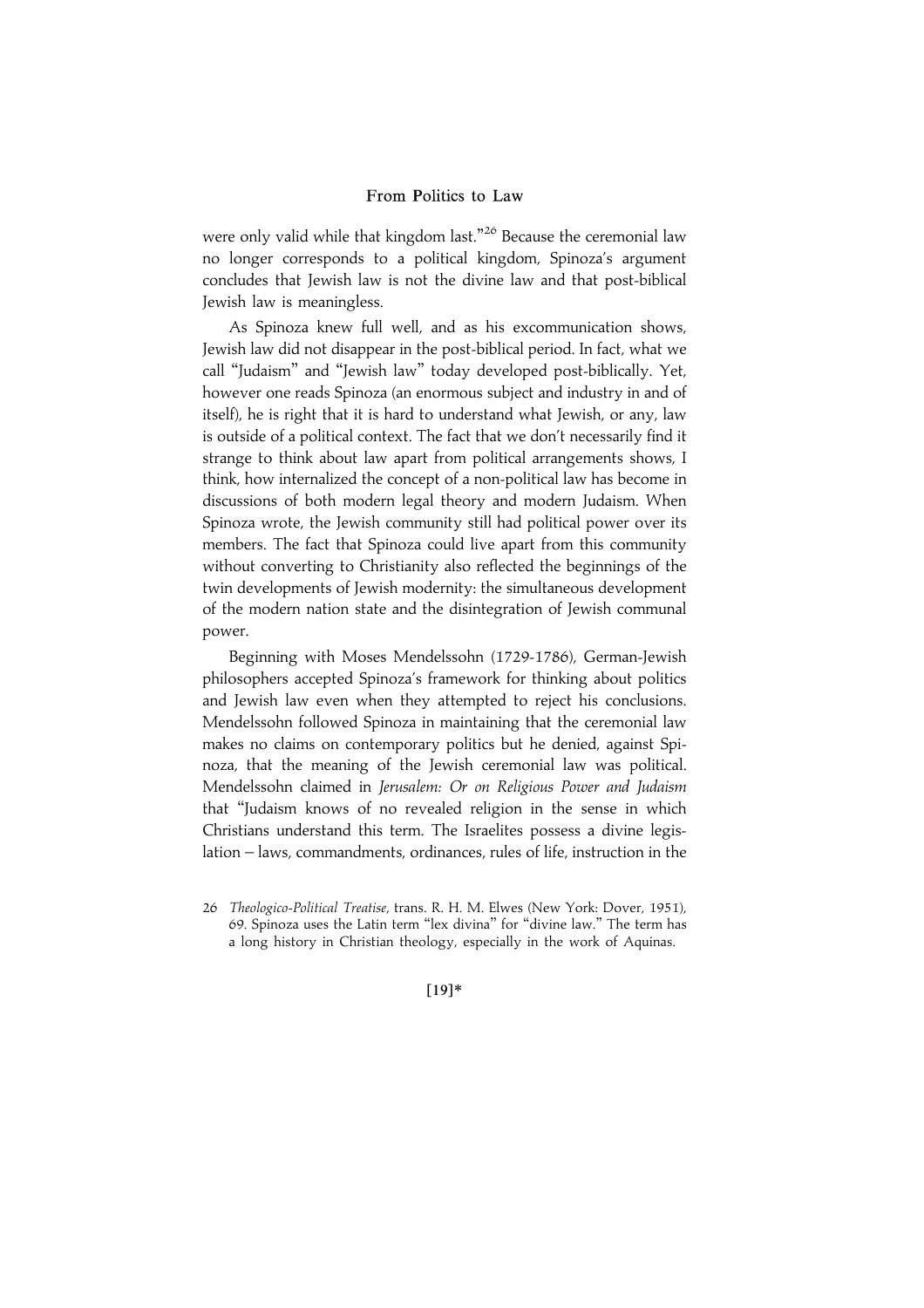will of God as to how they should conduct themselves in order to attain temporal and eternal felicity."<sup>27</sup> On the one hand, according to Mendelssohn, Judaism is not a religion because Judaism demands action, not belief (this is where it differs from Christianity). But on the other hand, Mendelssohn defines Jewish law in completely apolitical terms, which he contrasts to the laws of the state. As he puts it: ''[Judaism] as religion, knows of no punishment, no other penalty than the one the remorseful sinner voluntarily imposes on himself. It knows of no coercion, uses only the staff [called] gentleness, and affects only mind and heart."<sup>28</sup>

Like Spinoza, Mendelssohn knew that his description of Jewish law was not historically or even, as we saw in the case of Maimonides, theologically accurate. Unlike Spinoza, Mendelssohn was dedicated to preserving the vitality of Judaism for modern Jews. While Jews did not yet possess civil rights when Mendelssohn wrote, he anticipated the need to justify the continued survival of Jewish law to both non-Jews (who demanded that the Jewish people not constitute a nation within a nation) and Jews (who would not be compelled politically to follow Jewish law) when individual Jews would possess political rights. What is remarkable about Mendelssohn's description of the voluntary nature of Jewish law is not that those who reformed Judaism in accord with modernity agreed with it, but that this argument was used as the basis for what became Orthodox Judaism.

It is not surprising that a century after Mendelssohn wrote and after Jews had been granted some though not all civil rights, Abraham Geiger (1810-1874), the Reform Movement's spiritual founding father,

27 Jerusalem: Or on Religious Power and Judaism, trans. Allan Arkush (Hanover: University of New England Press, 1983), 89-90; in German: ''Die Israeliten haben göttliche **Gesetzgebung –** Gesetze, Gebote, Befehle, Lebensregeln, Unterricht vom Willen Gottes," Jerusalem: oder über religiöse Macht und Judentum (Hamburg: Felix Meiner Verlag, 2005), 90 (emphasis in the original). The terminology will be relevant below.

 $[20]*$ 

<sup>28</sup> Ibid., 130.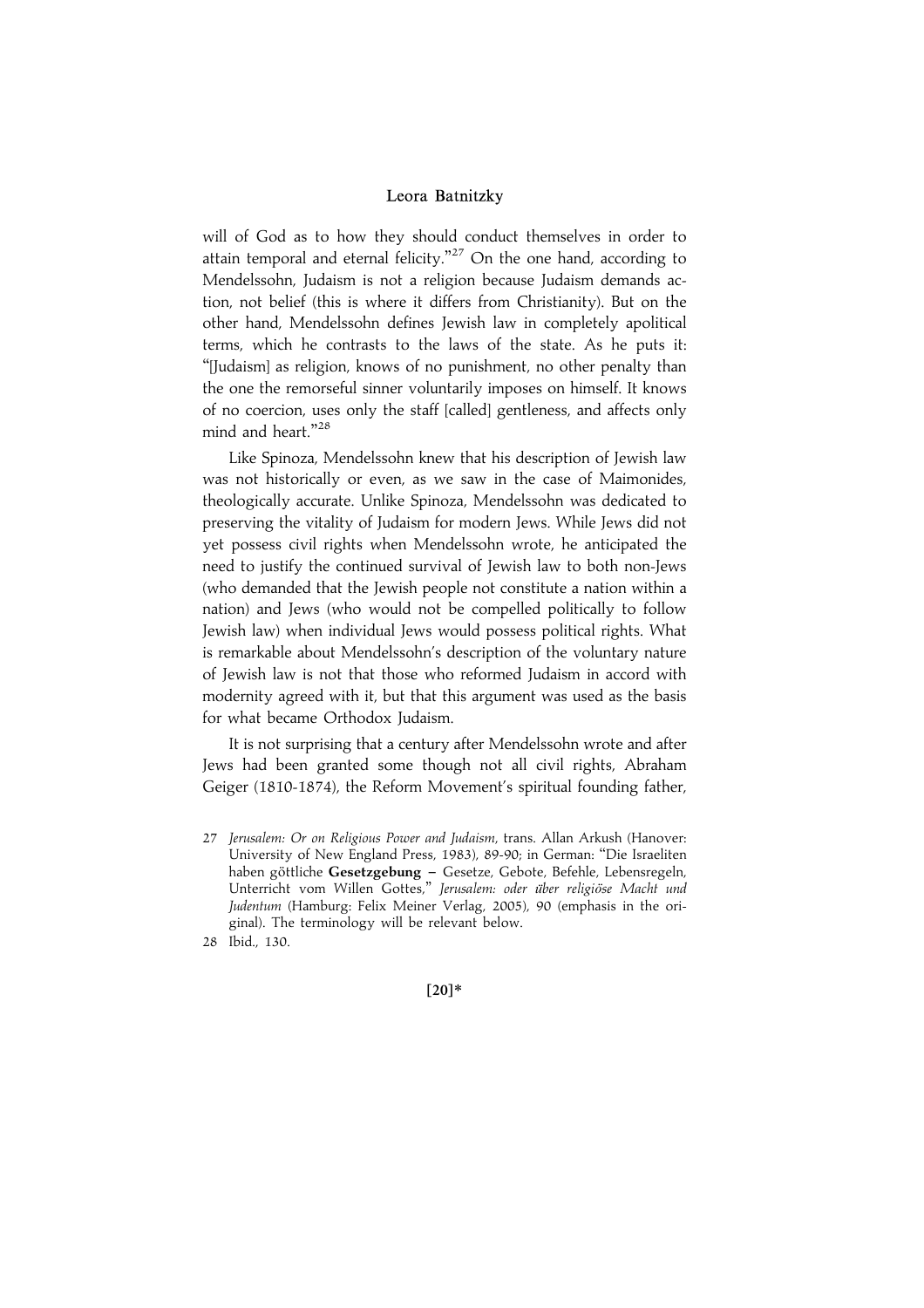would claim that the study of Judaism can only be a history of ''spiritual achievements'' because ''it is precisely to its independence from political status that Judaism owes its survival.'' Geiger's notion of the spiritual achievement of Judaism went hand in hand with his attempt to rid the Judaism of his day of any notion of collective politics or messianic hope and to affirm what Geiger called ''the free spirit of the Reformation'' to which the German nation had given birth. Judaism's essence, according to Geiger, is its "religious-universal element."<sup>29</sup> Aspects of the Jewish tradition not conforming to this universal essence were, Geiger maintained, the product of external historical circumstances and could and should be discarded. And chief among these products of historical circumstance was Jewish law.

The traditionalists who responded to Geiger and the Reformers laid the foundations for what we call today Orthodoxy. What is striking about the Orthodox response to Reform in Germany is that they made their claim for the endurance of Jewish law for Jews on the basis of a deepening of Mendelssohn's basic premise: that Judaism and in particular Jewish law was by definition not political. The concept of law put forward by the Orthodox was their core response to Reform, both theologically and, as we will see, politically.

Like their liberal counterparts, the Orthodox also argued that Jewish law was not political and they also did so for particular and perhaps surprising **political** purposes. As Jacob Katz has shown, the political predicament for Jewish traditionalists was stark: ''The observance of the Jewish tradition could and would be enforced by the organs of the Jewish community. The authority to do so was conferred on the Jewish community by the state, and constituted a part of communal autonomy. There was also a measure of control over the ideas... . The post-traditional Jewish community was denied the right to

 $[21]*$ 

<sup>29</sup> Abraham Geiger, ''A General Introduction to the Science of Judaism,'' in Abraham Geiger and Liberal Judaism: The Challenge of the Nineteenth Century, ed. Max Weiner (Philadelphia: The Jewish Publication Society, 1962), 155.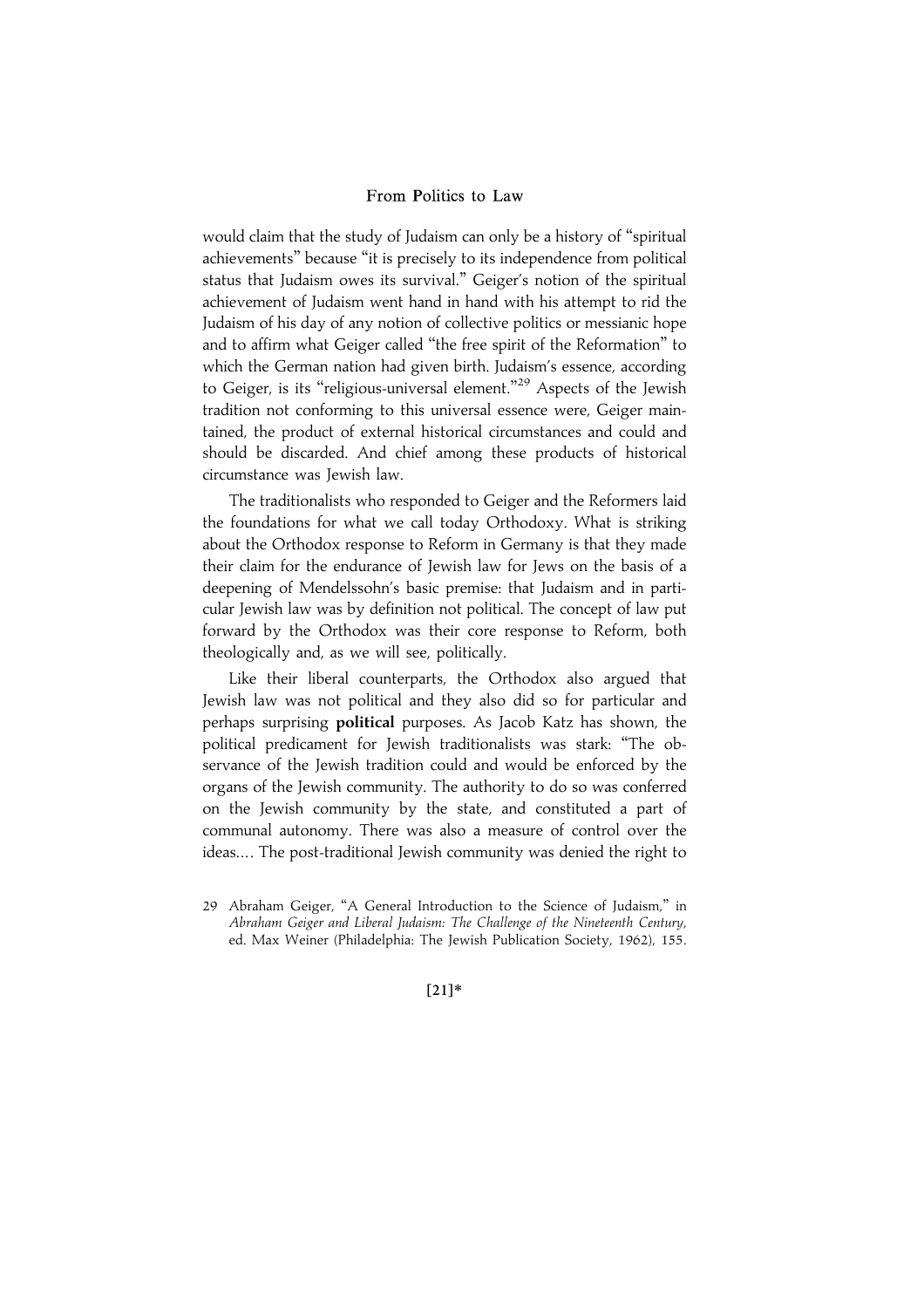impose its will concerning thought and action on the individual."<sup>30</sup> Hirsch recognized and accepted the grave implications of emancipation for Jewish communal authority. As Ismar Schorsch has noted, Hirsch quickly ''dropped all demands for judicial autonomy and continuance of Jewish civil law.'' <sup>31</sup> Moreover, there were no courses on Jewish civil law included in the curriculum at the Berlin Orthodox Seminary which was founded in 1873.

Hirsch's theological and political response to this political crisis was as creative as it was ingenious. Drawing on the very modern concepts that usurped traditional Jewish identity and authority, Hirsch agreed with Mendelssohn in arguing that the Jewish religion is not coercive but concerns only heart and mind. In making this claim, however, Mendelssohn had recognized that historically the Jewish community had used coercion but, he contended, this betrayed the true meaning not only of Judaism but also of the religion more broadly defined.<sup>32</sup> This argument in fact was part and parcel of Mendelssohn's effort to reform the traditional Jewish community. In an attempt to maintain the traditional community, Hirsch went further than Mendelssohn, claiming not only that coercion had never existed within the Jewish community but that the traditional community only existed by virtue of ''those loyal to the divine law and the obligation to belong and to support the local congregation."<sup>33</sup> It was this "unity of religious outlook" and not political life that, Hirsch contended, linked Jewish communal life throughout the ages. $34$  Hirsch welcomed the separation between church

- 30 Jacob Katz, ed., Toward Modernity: The European Jewish Model (New Brunswick, N.J.: Transaction Books, 1987), 1.
- 31 Ismar Schorsch, Jewish Reactions to German Anti-Semitism (Philadelphia: Jewish Publication Society, 1972), 10.
- 32 On this issue, see especially Jerusalem, 41.
- 33 S. R. Hirsch, ''Die Trennungsfrage in Carlsruhe,'' Jeschurun 25 (1870): 128. See Katz's discussion of this publication in A House Divided: Orthodoxy and Schism in Nineteenth Century European Jewry, trans. Ziporah Brody (Hanover: University Press of New England, 1998), 239.
- 34 Hirsch, ''Jewish Communal Life,'' in Judaism Eternal, 100.

#### $[22]*$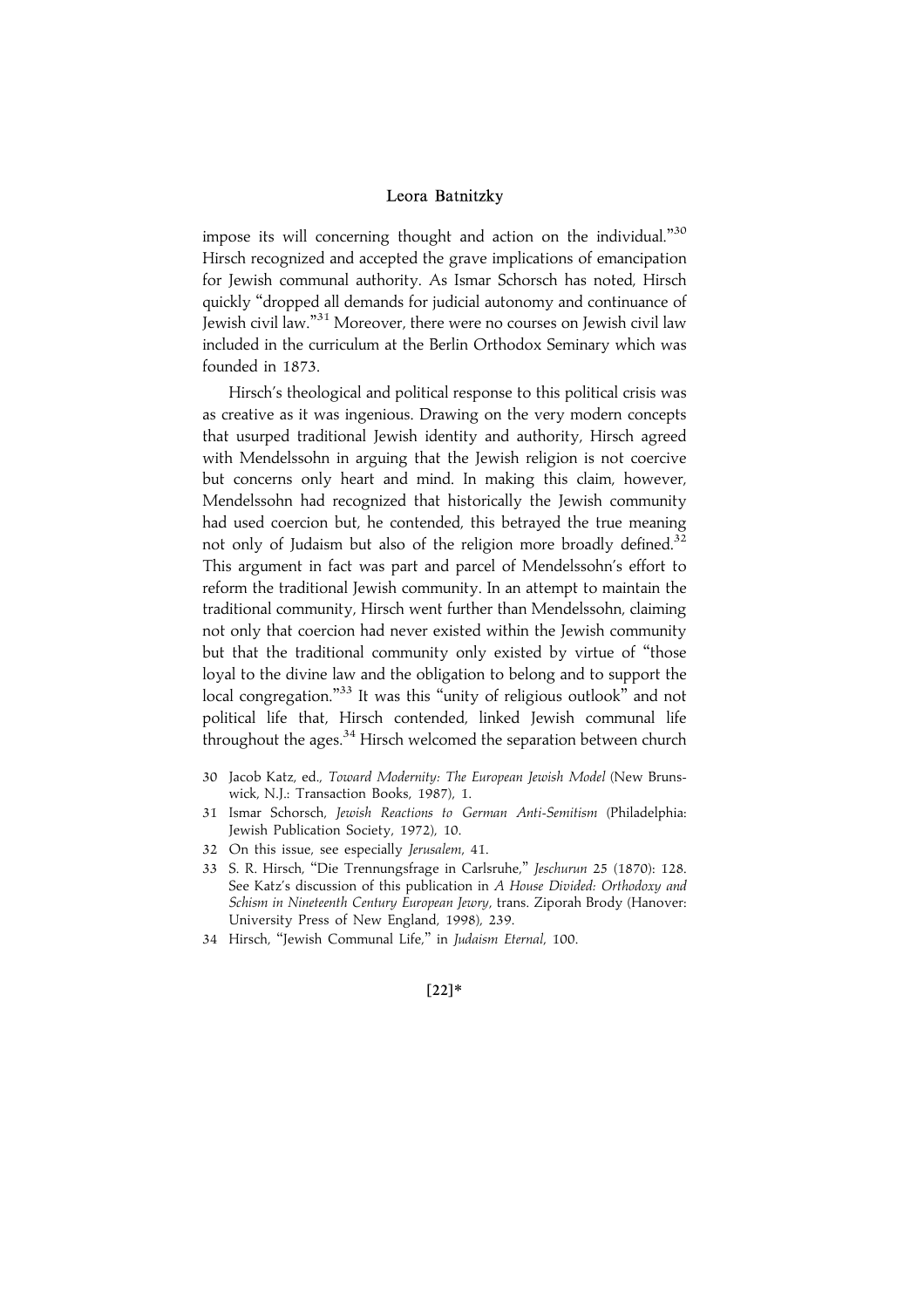and state in which the traditional Jewish community's ''timeless principles ... will move and guide the genuine Jew, without compulsion ... in every fiber of his heart and every stirring of his will."<sup>35</sup> Based on this argument, Hirsch petitioned for a Prussian Bill that was eventually passed in 1876 which allowed the Orthodox to establish a separate community by seceding from the Jewish community recognized by the state.<sup>36</sup>

The separatism that Hirsch advocated in the name of a non-political Jewish law was not one from society at large but from non-Orthodox Jews. In fact, Hirsch reiterated Geiger's claim that Judaism concerned spiritual and not political matters in his affirmation of Orthodox Judaism's relation to civil society: ''It is certainly possible for us to attach ourselves to the State, wherever we may find ourselves, without harm to the spirit of Judaism. After all, our former independent statehood did not represent the essence or the purpose of Israel's national existence but merely a means to the fulfillment of its spiritual task... . It is precisely the purely spiritual nature of Israel's nationhood that makes it possible for Jews everywhere to tie themselves fully to the various states in which they live..."<sup>37</sup> Hirsch maintained that Orthodox Judaism could not only tolerate but ought to embrace the non-Jewish state: ''Outward obedience to the laws [of the State] must be joined by an inner obedience, i.e., to be loyal to the State with heart and mind."<sup>38</sup> What

- 35 Hirsch, The Collected Writings (New York: P. Feldheim, 1984), 6:75.
- 36 For a comprehensive history of this issue and the events leading to it, see Robert Liberles, Religious Conflict in Social Context: The Resurgence of Orthodox Judaism in Frankfurt am Main, 1838-1877 (Westport, Conn.: Westport Press, 1985).
- 37 Hirsch, Nineteen Letters, trans. Karin Paritzky (Jerusalem: Feldheim, 1995), 224.
- 38 Hirsch, Horeb, trans. I. Grunfeld (London: Soncino, 1962), 462. Rather poignantly, from the perspective of German-Jewish history, Hirsch continues: ''This duty is an unconditional duty and not dependent upon whether the State is kindly intentioned towards you or harsh. Even should they deny your right to be a human being and to develop a lawful human life upon the soil which bore you  $-$  you shall not neglect your duty."

 $[23]*$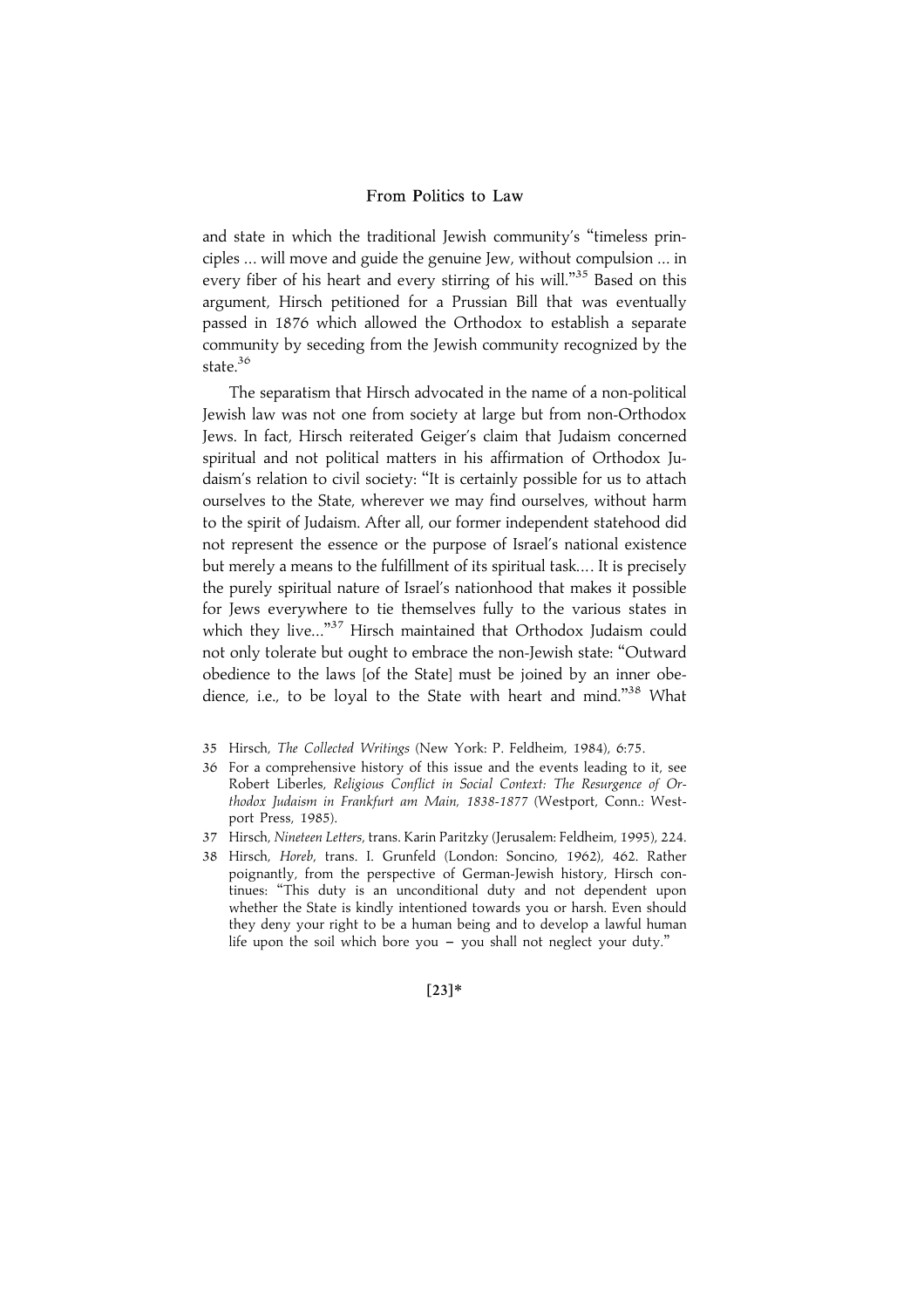couldn't be tolerated was non-Orthodox Jews. Hirsch never denied that non-Orthodox Jews were Jewish. But, as will be discussed further below, he distinguished between being Jewish and ''the genuine Jew'' who belonged to the true Jewish congregation.<sup>39</sup>

Chief among those from whom Hirsch wished to separate himself was Heinrich Graetz (1817-1891). Their relationship is telling in that Graetz initially was Hirsch's student and a sharp critic of Geiger. The young Graetz was moved by Hirsch's critique of the Reform tendency to lop off pieces of Jewish life in order to preserve a narrow sphere that they then called "religion."<sup>40</sup> Graetz actually went further than Hirsch in rejecting the notion that Judaism is a religion. For Hirsch, ''Judaism is not a religion, the synagogue is not a church, and the rabbi is not a priest. Judaism is not a mere adjunct to life: it comprises all of life. To be a Jew is not a mere part, it is the sum total of our task in life." $41$ Nevertheless, as we have seen, Hirsch, like Geiger and Mendelssohn before him, denied that Judaism, and Jewish law, was in anyway political. In contrast, Graetz argued not only that Judaism is not a religion but that Judaism is political:

Judaism is not a religion of the individual but of the community. That actually means that Judaism, in the strict sense of the word, is not even a religion – if one understands thereby the relationship of man to his creator and his hopes for his earthly existence – but rather a constitution for a body politic.<sup>42</sup>

It is certainly true that Graetz earned Hirsch's ire by using the Reformers' own historical method to argue for the whole of Jewish life.

- 39 Hirsch, Collected Writings, 6:75.
- 40 Graetz dedicated his dissertation to Hirsch. I discuss Hirsch's heated reply to Graetz in n. 57.
- 41 Hirsch, "Religion Allied to Progress," in Judaism Eternal, 243.
- 42 Heinrich Graetz, "The Structure of Jewish History," in The Structure of Jewish History, trans. Ismar Schorsch (New York: Jewish Theological Seminary of America, 1975), 70.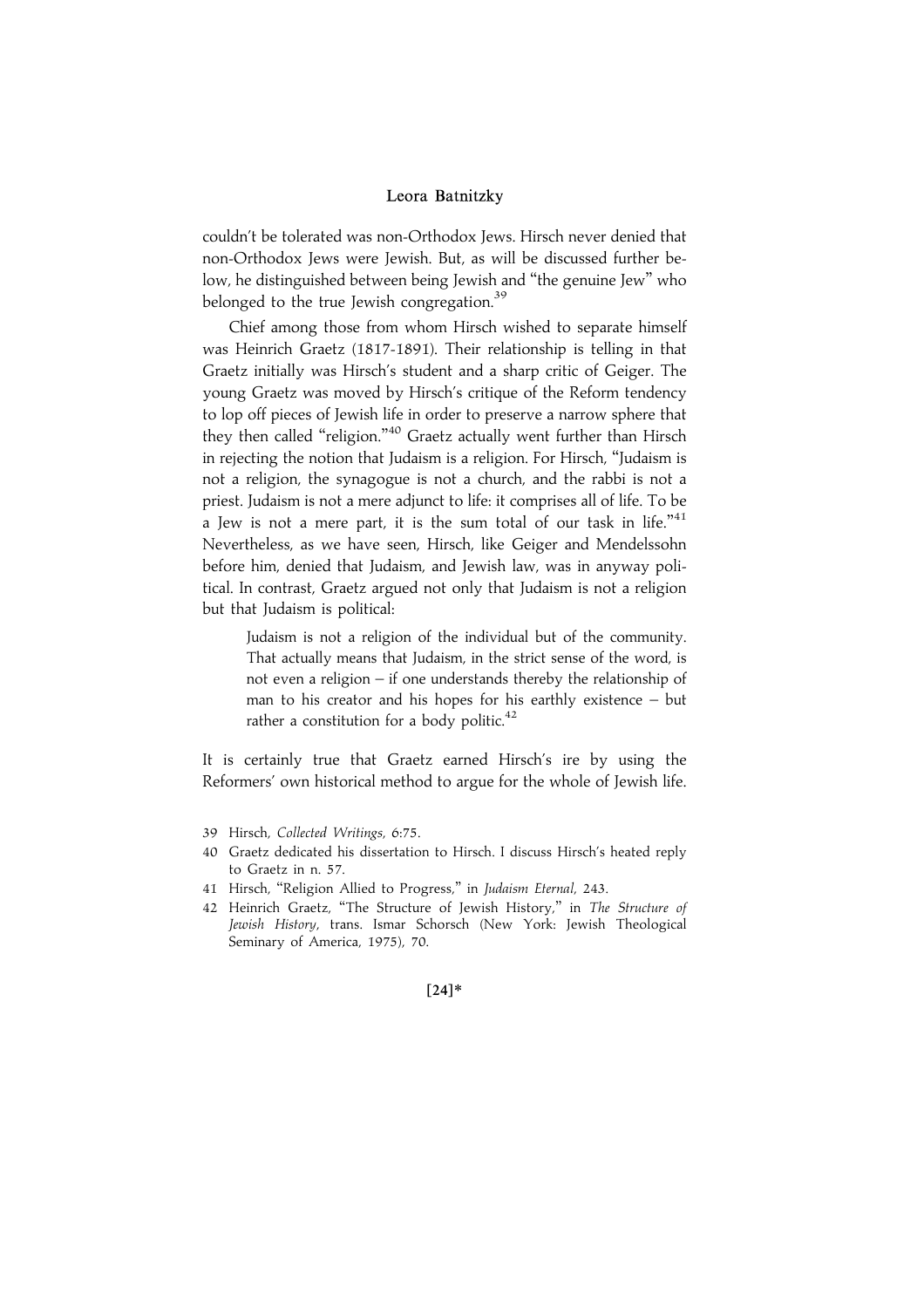But Graetz's description of Judaism as a body politic, which he believed was the proper historical and theological implication of Hirsch's position, was equally threatening to Hirsch's Orthodoxy because, as Hirsch recognized, the Jewish community and its leaders, such as Hirsch, simply no longer had political authority because the state no longer gave it to them.

Somewhat counter-intuitively, in order to gain a new kind of authority in an age in which the rabbinic establishment had lost its political authority, Hirsch's Orthodox theology centered on the claim that Jewish law was not political. Yet, this strategy makes sense given Hirsch's political constraints and it also makes sense by considering the formally parallel, though substantively different, political uses made by modern liberal arguments that law in a liberal democracy is not political. Legal positivists argue that law constitutes a separate and autonomous realm apart from both morality and politics because they believe that law should ''provide a settled public and dependable set of standards for private and official conduct, standards whose force cannot be called into question by some individual official's conception of policy or morality.'' <sup>43</sup> Just as legal positivists seek to preserve the sphere of law from the twin threats of power relations and what they consider ultimately subjective notions of morality, so too modern Jewish Orthodoxy inspired by Hirsch seeks to preserve the autonomy of Jewish law from the political authority of the modern nation state and from the claims of Jewish Reformers that for moral reasons Jewish law ought to change with the times.<sup>44</sup>

- 43 Ronald Dworkin, Taking Rights Seriously (Cambridge, Mass.: Harvard University Press, 1977), 347. Dworkin of course is not a positivist but is providing a description of positivism conducive to the positivist's own point of view.
- 44 Again, there is of course a difference between positivist and Orthodox conceptions of the law's source. Where positivism and Orthodoxy overlap is in the shared claim that law is an autonomous category. For my definitions of ''positivism'' and ''formalism,'' to be discussed in more detail below, see part one of this paper as well as n. 9 above.

 $[25]*$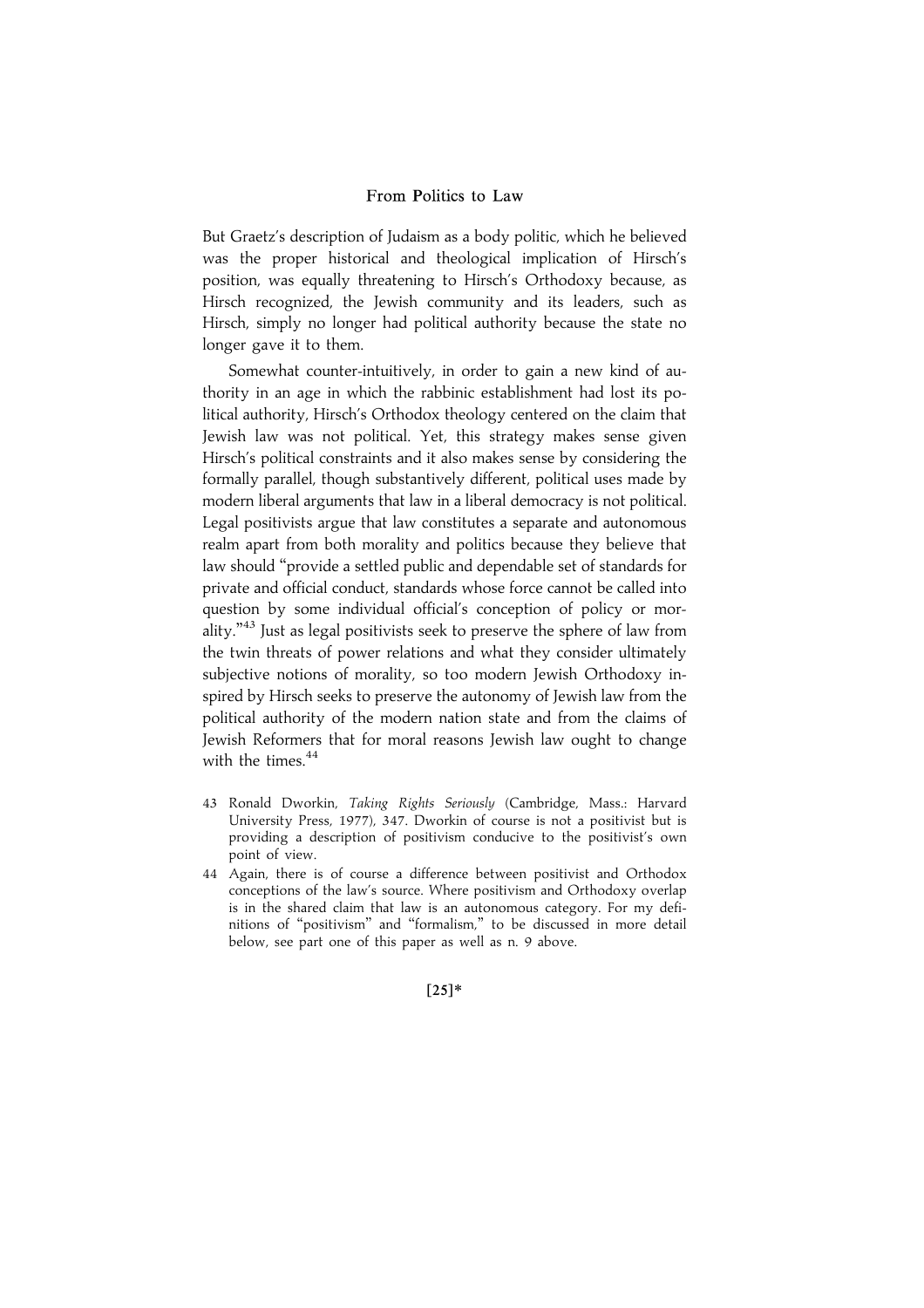# Part Four: Orthodoxy and the Autonomy of Law

In the previous section we considered the question of the source of the law's authority for those who follow the law. While there are obvious differences between them, like contemporary positivists, Hirsch denies that the source of the law's authority is political. We turn now to the question of the source of a judge's or rabbi's authority to decide what the law is. In answering this second question, Hirsch once again stresses the apolitical character of the law. Like some contemporary formalists, Hirsch claims that the authority to decide the law is not political but comes from the law's inner form.

Hirsch's conception of Jewish law is summed up in his assertion that ''the beginning of the Revelation of the law at Sinai is the guarantee of the completeness of the law through Moses... . for the law, both written and oral, was closed with Moses at Sinai."<sup>45</sup> The "written law" refers to the Hebrew Bible. The ''oral law'' refers to the Talmud (even though the Talmud is written down) but also to any commentary on the Bible, legal or otherwise. Hirsch's statement means that the Bible and the Talmud as well as any commentary were given at once and not subject to historical change. This also means, as we will see below, that there is an internal coherence between the written and oral law.

Before considering the content of Hirsch's conception of law in more detail, it is necessary to return again to terminology. Hirsch follows Mendelssohn in translating the term ''Torah,'' again a very broad concept that includes not only the five books of Moses but any and all Jewish teachings as well as human knowledge more generally, into the more limited concept of "law" (Gesetz).<sup>46</sup> The Hebrew terms for what are

<sup>45</sup> Hirsch, Horeb, 20.

<sup>46</sup> See n. 27 on Mendelssohn's use of ''Gesetz'' in Jerusalem. On Mendelssohn's translations generally see Carola Hilfrich, Lebendige Schrift. Repräsentation und Idolatrie in Moses Mendelssohns Philosophie und Exegese des Judentums (Müchen: Fink, Wilhelm, 2000).

 $[26]*$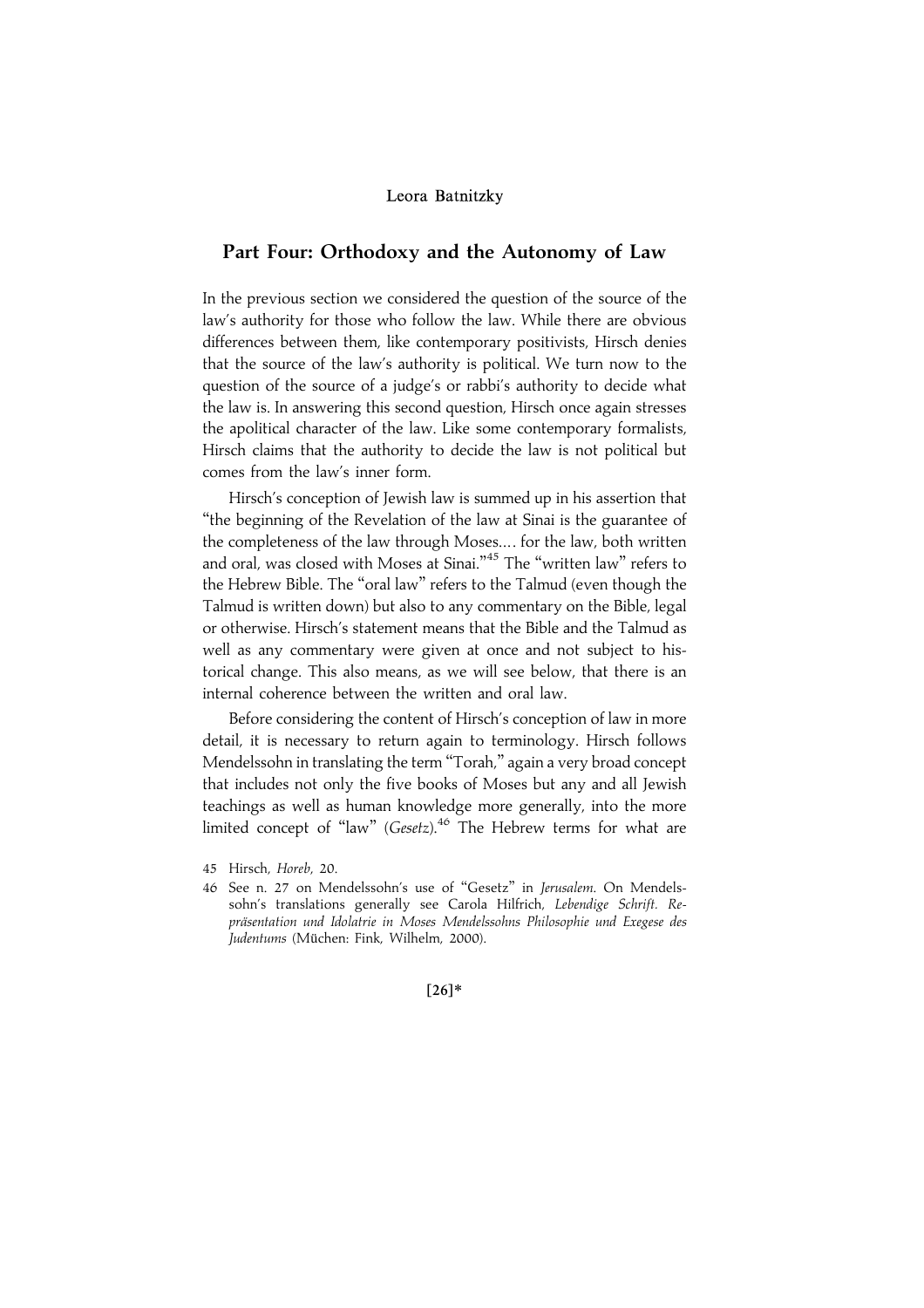translated as "written law" and "oral law" are "torah she-bikhtav" and ''torah she-be'al peh,'' and not ''halakhah,'' from Moses or otherwise. In the above quotation, Hirsch consistently uses the term ''Gesetz'' to translate these terms.<sup>47</sup> Elsewhere in this same text, Hirsch does use the term ''Torah,'' but in reference to general principles and not when referring to law.<sup>48</sup> Despite his arguments against ''religion,'' Hirsch is closer to Mendelssohn than he is to Maimonides in understanding law in religious, in fundamental distinction to political, terms.<sup>49</sup>

Significantly, describing the ideals of ''genuine'' Judaism, Hirsch uses the phrase "Gesetz und Wahrheit," in which law substitutes for Torah.<sup>50</sup> The conjunction between ''law'' and ''truth'' also follows Mendelssohn in separating law from truth. As Mendelssohn had argued in Jerusalem, Judaism consists of divine legislation that does not contradict but complements eternal truth. For Mendelssohn, it is a category error to worry about whether Judaism, as divine legislation, contradicts truth because Judaism concerns action, while truth concerns knowledge. Needless to say, this distinction is in tension with any classical conception of ''Torah,'' which encompasses action, political and legal, and truth, scientific and otherwise.

In narrowing Torah to law, Hirsch came up with a novel term that became important for German Orthodoxy: "gesetzestreues Judentum" (something like ''faithful-to-the-law Judaism''), which corresponded to

- 47 Horev Versuche über Jissroéls Pflichten in der Zerstreuung: zunächst für Jissroéls denkende Jünglinge und Jungfrauen (Altona: J. F. Hammerich, 1837), 27-28. See also the Hebrew translation in which " $hog$ " is used, Horev (Tel Aviv: Avraham Tsiyoni, 1964), 22.
- 48 In his Nineteen Letters, 15, Hirsch defines "Torah" as "instruction' directing and guiding us within God's world and among humanity, making our inner self come alive.''
- 49 Whereas Mendelssohn uses the term "göttliche Gesetzgebung," Hirsch prefers "mosäische Gesetzgebung."
- 50 See especially ''Die offene Antwort an Herrn Dist. Rabbiner S. B. Bamberger" in Gesammelte Schriften (Frankfurt am Main: Sanger and Friedberg, 1902), 4:331-426.

 $[27]*$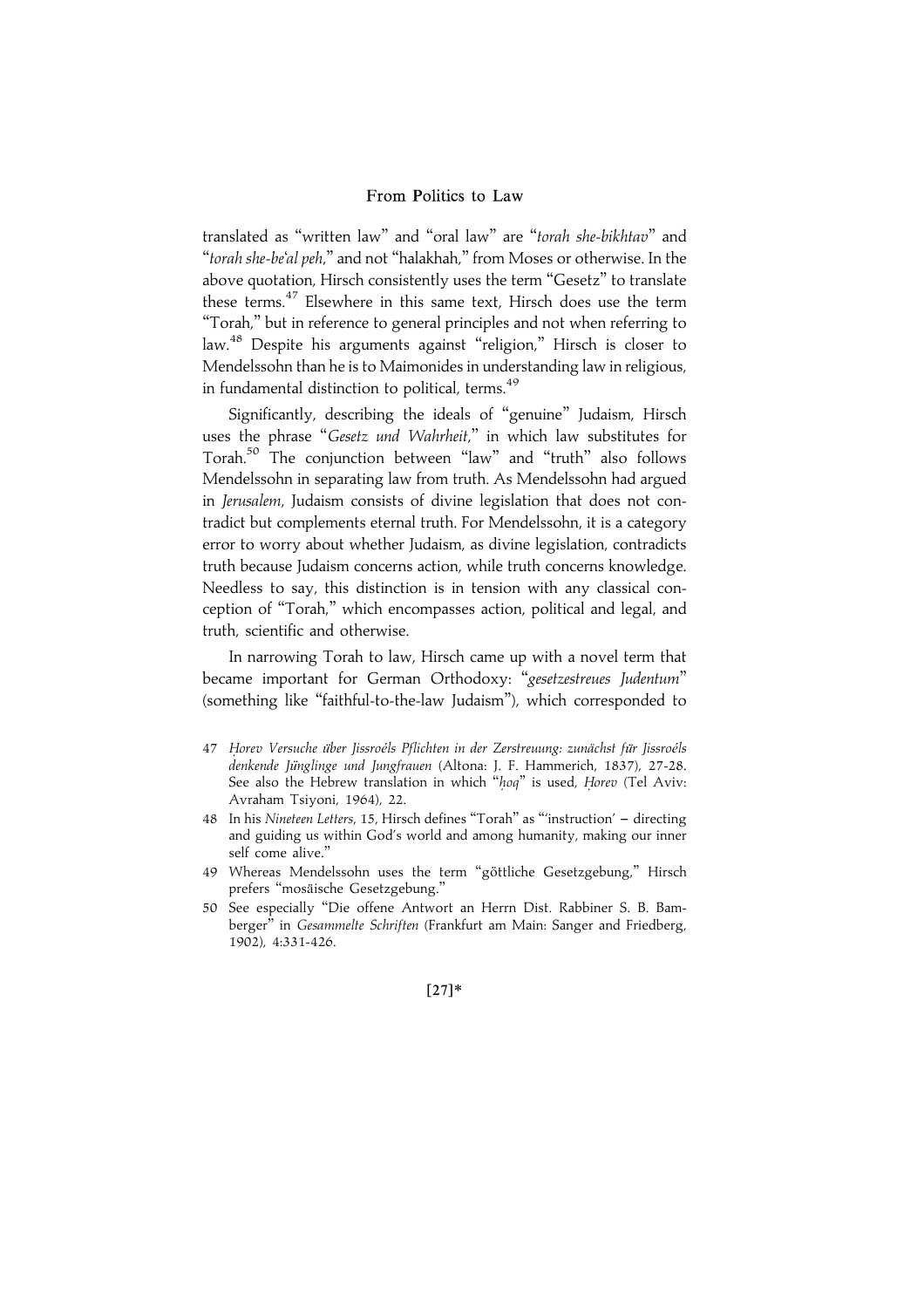his view of the loyalty to the law that he claimed constituted the traditional Jewish community as well as to his conception of all law (written and oral) coming from Moses at Sinai (halakhah le-Moshe mi-Sinai).<sup>51</sup> The history of this term is beyond the scope of this paper.<sup>52</sup> But it is important to appreciate two basic points. First, the term halakhah le-Moshe mi-Sinai is not always associated with the oral law. For instance, Maimonides differentiated between the oral Torah and halakhah le-Moshe mi-Sinai, claiming that the oral Torah was everything passed down from tradition while halakhah le-Moshe mi-Sinai referred only to the small portion of laws for which there was no apparent rational explanation.<sup>53</sup> Second, without delving into this history, we need only note that in the pre-modern period, even rabbinic sages who disagree bitterly with one another as to the scope of halakhah le-Moshe mi-Sinai, all agree most basically that the rabbis are active mediators in deriving the law.<sup>54</sup> Hirsch's conception of halakhah le-Moshe mi-Sinai

- 51 See J. Wohlgemuth, "Etwas über die Termini, Orthodoxes und gesetzestreues Judentum,'' in Festschrift zum siebzigsten Geburtstag David Hoffmann, ed. S. Epstein (Berlin, 1914; repr. New York: Arno Press, 1979), 2:435-58.
- 52 The term halakhah le-Moshe mi-Sinai is used in the Talmud and beyond to claim authority for laws with no textual, that is, scriptural, warrant. Yet in rabbinic literature, there is no clear-cut position on the authority of such a claim in relation to the authority of a scriptural source, with some rabbinic sources suggesting a literal equivalence between the two and others not. For a comprehensive analysis of the term ''halakhah le-Moshe mi-Sinai'' in rabbinic literature as well as for a very good bibliography on this subject, see Christine Hayes, ''Halakhah le-Moshe mi-Sinai in Rabbinic Sources: A Methodological Case Study,'' in The Synoptic Problem in Rabbinic Literature, ed. Shaye J. D. Cohen (Providence, R.I.: Brown Judaic Studies, 2000), 61- 118. For a comprehensive picture of the term ''halakhah le-Moshe mi-Sinai'' in the context of Jewish religious interpretation and authority from the rabbinic period through the modern period, see Jay Harris, How Do We Know This? Midrash and the Fragmentation of Modern Judaism (Albany: State University of New York Press, 1995).
- 53 Maimonides, Commentary on the Mishnah, trans. and ed. Yosef Kafih (Jerusalem: Mossad ha-Rav Kook, 1976), 1:11.
- 54 In the medieval period, Maimonides and Moses Nahmanides (1194-1270) express two conflicting positions on this issue. Maimonides posits an ab-

#### $[28]*$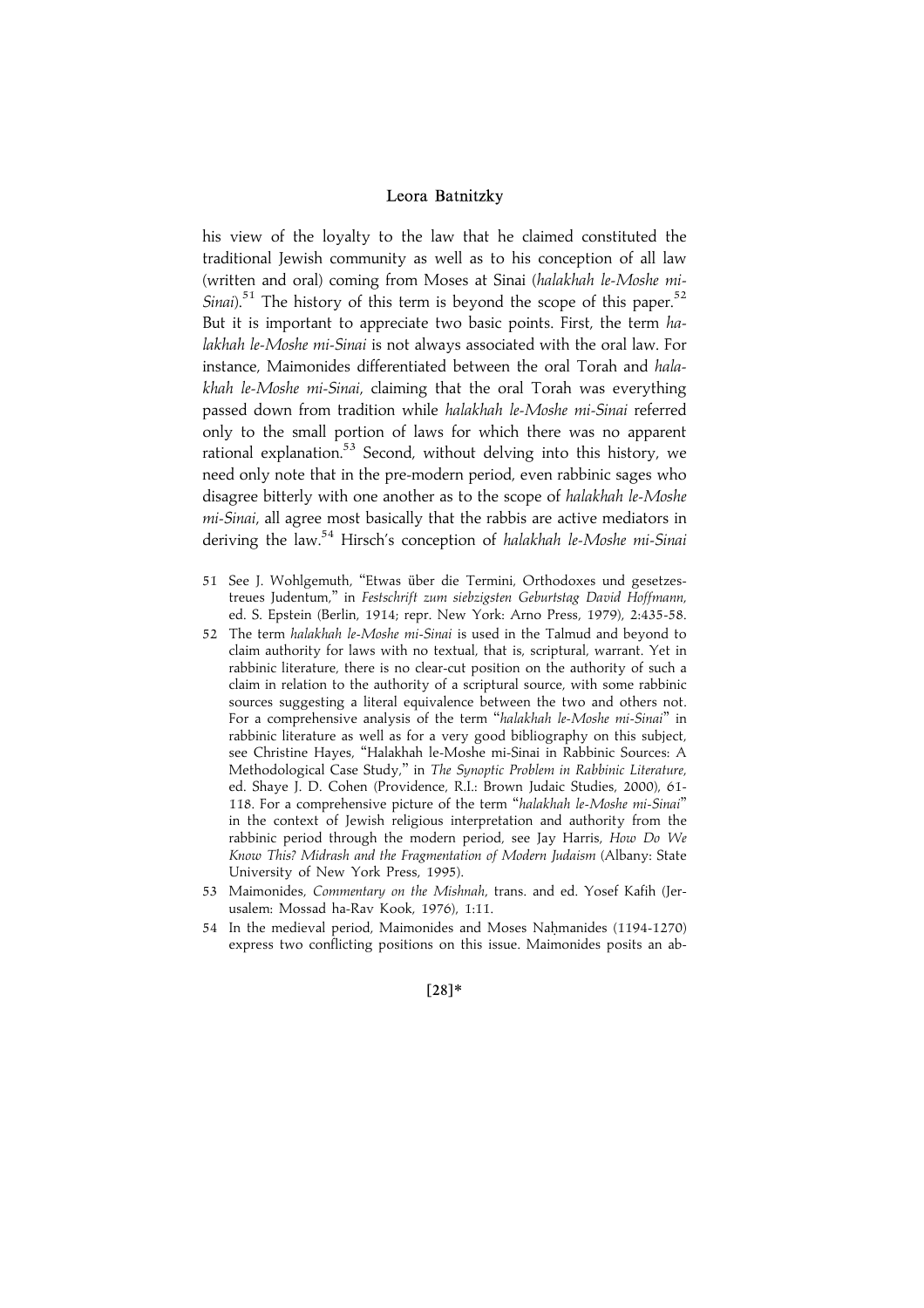denies precisely any such mediation. For Hirsch, the oral law is not a supplement to the written law and the law does not develop historically.<sup>55</sup> Instead, the entire law originates at Sinai. The rabbis did not and do not play an active role in deciding the law but only find the oral tradition's scriptural sources.<sup>56</sup> Hirsch even goes so far as to claim that

solute distinction between rabbinic and scriptural authority while Nahmanides, explicitly rejecting Maimonides' position, denies such a distinction, maintaining instead that the warrant for rabbinic exegesis and any resulting law is found in Scripture itself. See Maimonides as above and Nahmanides. Hasagot 'al Sefer ha-Mitzvot, ed. H. Chavel (Jerusalem: Mossad ha-Rav Kook, 1981). But neither of these positions, it should be noted, denies the political right and subsequent political authority of the rabbis to interpret Scripture and derive laws for the masses. For Maimonides, the distinction between scriptural and rabbinic authority is an epistemological and not a political one. That is, Maimonides' distinction rests on an epistemological point about the difference between God and human beings because, he claims, Scripture expresses God's word and rabbinic exegesis and tradition express finite human thought. But rabbinic tradition, for Maimonides, is, as we have seen, politically authoritative. So too, while Nahmanides denies Maimonides' distinction between scriptural and rabbinic authority, he does so precisely in order to bolster the rabbis' interpretive and indeed political authority to expound the law for the masses. See also n. 60.

- 55 For an incisive historical criticism of Hirsch's conception of halakhah le-Moshe mi-Sinai, see Zecharias Frankel, Darkhe ha-Mishnah (Berlin: L. Lamm, 1923; reprint of Leipzig edition, 1859), especially 20-21. For Hirsch's response and defense of his use of the term, see Collected Works, 5:209-330.
- 56 As Haym Soloveitchik has argued in the contemporary context, this ''shift of authority to texts and their enshrinement as the sole source of authenticity has had far reaching effects.'' Among these effects, argues Soloveitchik, is that the Orthodox community has lost confidence in their own authenticity. Authority has thus shifted, in a way unprecedented in the pre-modern context, to rabbinic authorities who interpret texts. To return to Hirsch (whom Soloveitchik does not discuss explicitly), we see that Hirsch's claim that Jewish law is not political increases the individual rabbi's authority in the modern context because if written texts and their interpretation are the only source of truth, expertise to read these texts is required. In contrast, as Soloveitchik, drawing on Katz's work, shows, power and authority were ''broadly distributed in traditional Jewish society.'' See Haym Soloveitchik, ''Rupture and Reconstruction: The Transformation of

 $[29]*$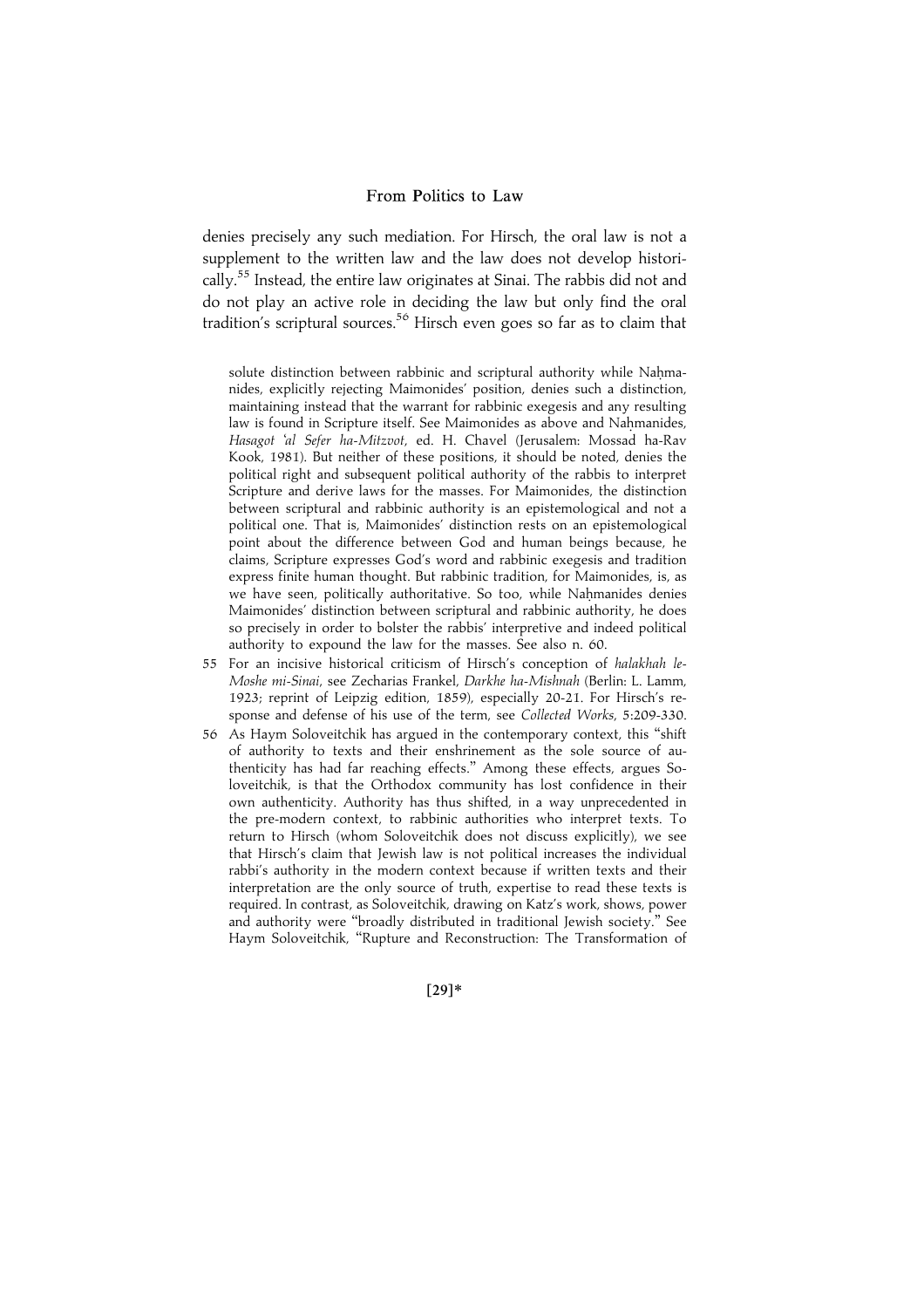within rabbinic literature there are no substantive differences of opinion on what the law is. $57$ 

Herein we find the basic conceptual commonality between Hirsch's concept of law and formalism: both insist that law is a self-generating, internally coherent, autonomous system. In his commentary on Exodus 21:1-24:18, the weekly portion that contains the first body of civil legislation in the Hebrew Bible, Hirsch offers an analogy for understanding the relation between the written and oral law:

The Written Law is to the Oral Law in the relation of short notes on a full and extensive lecture on any scientific subject. For the student who has heard the whole lecture, short notes are quite sufficient to bring back afresh to his mind at any time the whole subject of the lecture. For him, a word, an added mark of interrogation, or exclamation, a dot, the underlining of a word etc., is often quite sufficient to recall to his mind a whole series of thoughts, a remark etc. For those who had not heard the lecture from the Master, such notes would be completely useless. If they were to try to reconstruct the scientific contents of the lecture literally from such notes they would of necessity make many errors. Words, marks, etc., which serve those scholars who had heard the lecture as instructive guiding stars to the wisdom that had been taught and learnt, stare at the uninitiated as unmeaning sphinxes.<sup>58</sup>

Contemporary Orthodoxy,'' Tradition 28 (1994): 64-130, citations at pp. 87, 96. For discussion of the distribution of pre-modern Jewish political power see Jacob Katz, Tradition and Crisis: Jewish Society at the End of the Middle Ages (New York: New York University Press, 1993).

- 57 See especially Hirsch's trenchant response to Graetz's emphasis on the plural nature of Jewish legal opinion in Collected Writings, 5:161-89. Hirsch concludes, ''The disagreements cited by our author are either fictitious or only matters of form; nowhere do they touch in depth upon the substance of the Law'' (ibid., 189).
- 58 S. R. Hirsch, Pentateuch: Translation and Commentary, trans. Isaac Levy (Gateshead: Judaica Press, 1973), 288. In the original German edition, Hirsch includes the Hebrew terms "Torah she-bikhtav" and "Torah she-be'al peh,"

 $[30]*$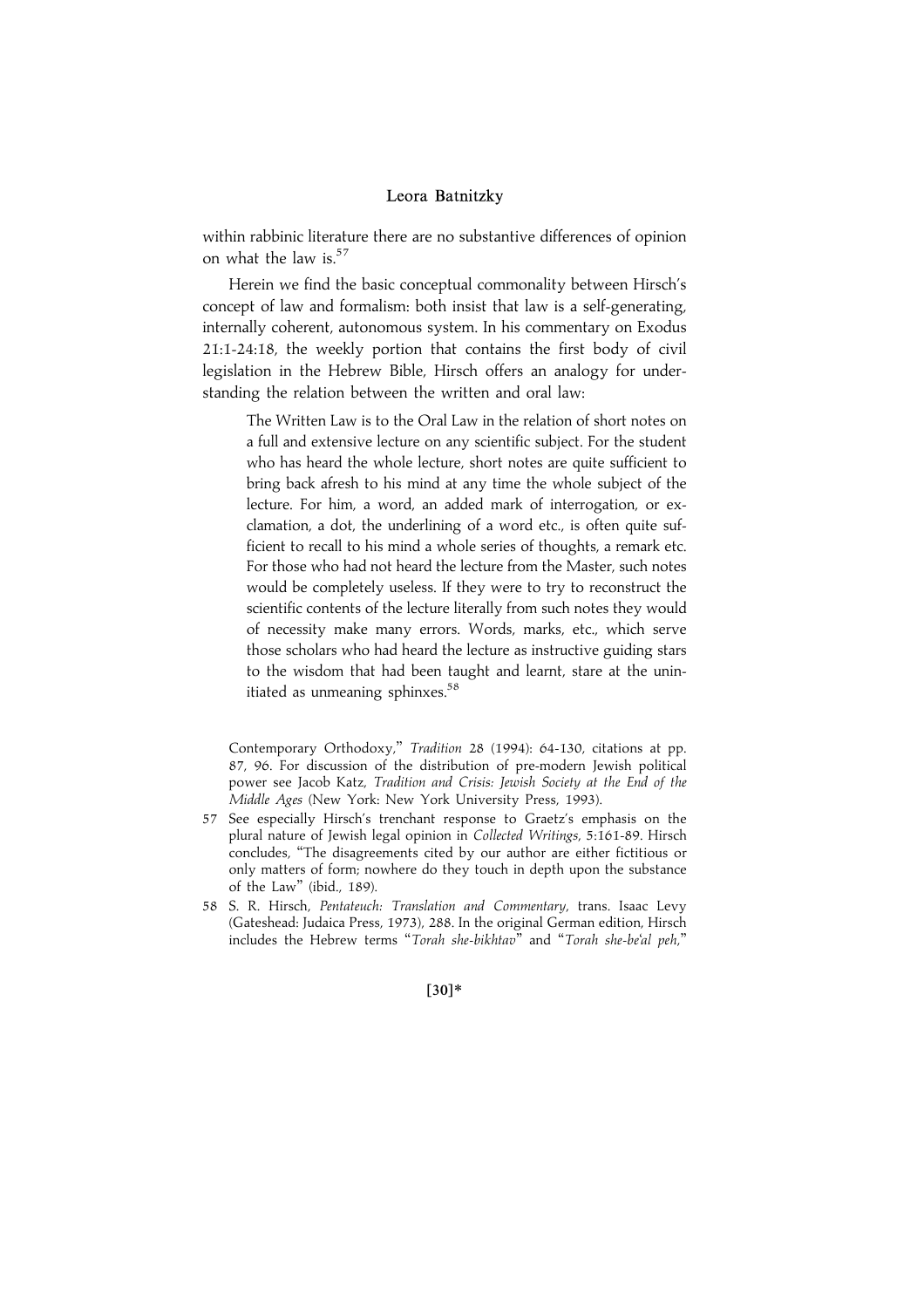This analogy suggesting that the written law is shorthand for the oral law explains how rabbinic law does not differ from but is internally consistent with biblical law. In the weekly portion to which this is the preface, Hirsch seeks to explain among other things how rabbinic tort law is not a break with the Bible but the true meaning of ''an eye for an eye'' (Exod. 21:24). Hirsch is especially at pains to distance Judaism from the laws of slavery with which this portion begins, claiming that freedom in the law, and not slavery, is the meaning of these laws.

Hirsch's concept of law bears a remarkable similarity to Ernest Weinrib's affirmative statement that "[i]n the formalist conception, law has a content that is not imported from without, but elaborated from within.... Legal creativity here is essentially cognitive, and it is most naturally expressed in adjudication conceived more as the discovery than as the making of law."<sup>59</sup> Hirsch's denial of rabbinic mediation and indeed of rabbinic interpretation in making the law (his claim that the law is discovered and not created) goes hand in hand with his apolitical conception of the law. If the rabbis were active mediators in deciding the law then they would be making political judgments. Drawing on traditional sources, the Reformers, and Geiger particularly, made precisely this argument in order to claim that contemporary Jews could also make such judgments in nullifying the law in light of new historical circumstances.60

though he also translates "Torah she-be'al peh" as "mündlichen Gesetz-Tradition" and uses "Gesetz" as well as "mosaische Gesetzgebung" throughout his commentary. See Der Pentateuch: übersetzt und erläutert (Frankfurt am Main: J. Kauffmann, 1903), 251.

- 59 Weinrib, "Legal Formalism," 956.
- 60 In his response to the Orthodox, Geiger drew especially on Nahmanides' claim that God intended the rabbis to interpret Scripture and hence the law as they did. But Geiger argued that once this claim was subject to historical examination it became clear that the rabbis used exegesis to respond to the demands of their times. Consciousness of the historical development of Jewish law, Geiger contended, meant that reform was not anomalous to the Jewish tradition, as his traditional opponents would have it, but its very

 $[31]*$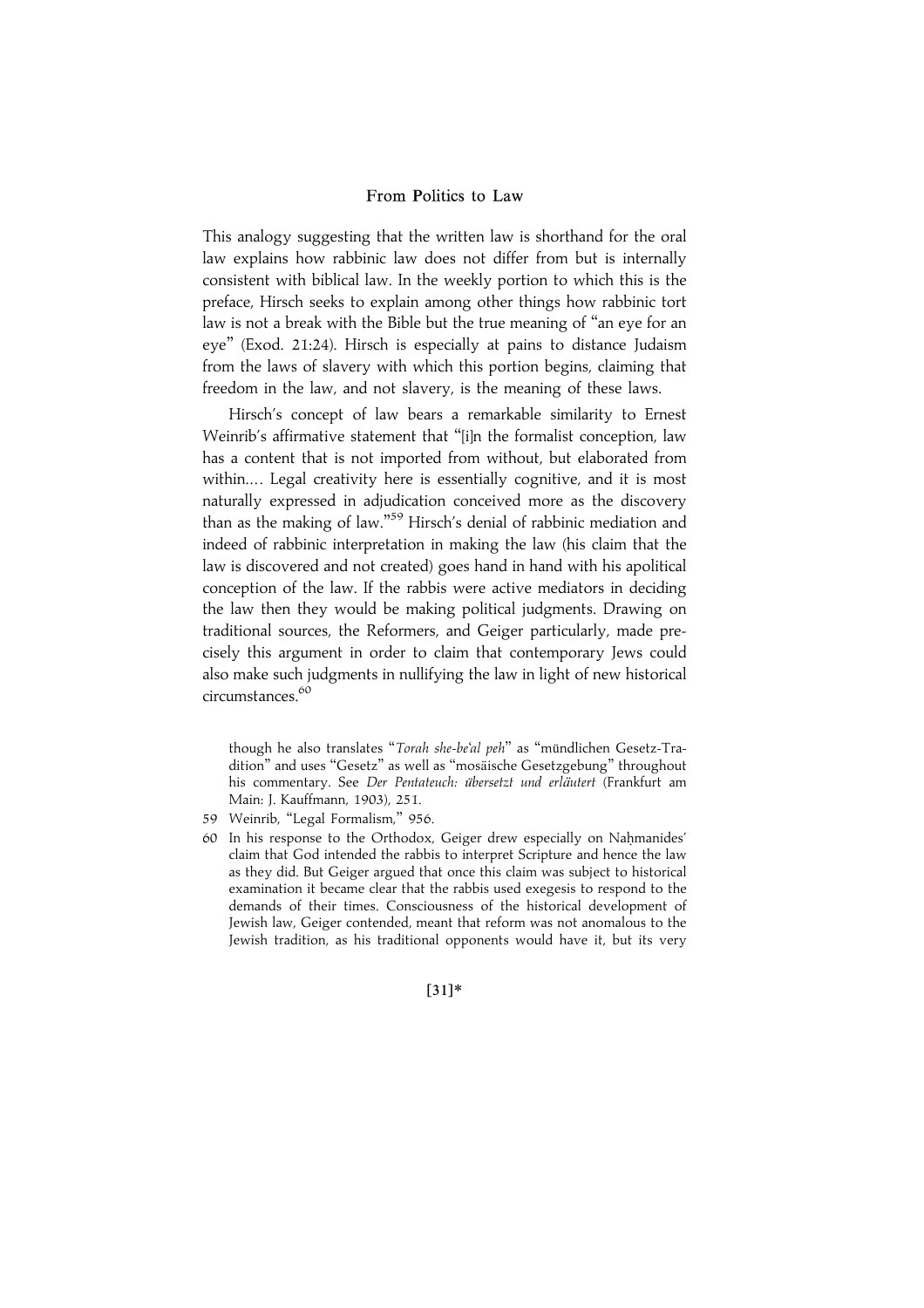While most of the discussion of the Orthodox concept of law continues to focus on the Orthodox denial that Jewish law is subject to historical change, I have tried to show that both in his view of what constitutes the Jewish community (individual loyalty to the law) and in his hermeneutical view of law ("the completeness of the law through Moses''), Hirsch's conception of law is more broadly predicated on a definition of law as an autonomous category (Gesetz), separate first and foremost from politics. This separation of course is one of the central themes of modern legal theory, and of positivism (whether formalist or not) most generally.

The parallelism between Hirsch's concept of law and legal positivism is due to the fact that both are premised on an implicit endorsement of the modern Rechtsstaat. Indeed, Hirsch's claim that Jewish law is not political is susceptible to the exact same conceptual weaknesses as legal positivism, which is always in danger of being undermined by the very two forces it seeks to keep at bay: morality and political power. In the Anglo-American context, Dworkin has clearly articulated the moral dilemma posed to legal positivism in simply pointing out that in penumbral or ''hard'' cases judges must decide the case by turning to principles already inherent in the law. $61$  In the continental European context, intellectual followers of Carl Schmitt have continued to point out the political problem with Dworkin's approach because if there is no consensus about principles in hard cases,

core. See Geiger, Nachgelassene Schriften (Breslau: W. Jacobsohn, 1885), 52- 112. So too, Graetz, in his monumental Geschichte der Juden (Leipzig: Leiner, 1853), vol. 4, had embraced what he called Rabbi Akiva's ''revolutionary'' view of the oral Torah together with Rabbi Ishmael's more ''moderate'' voice in order to show, contra Geiger, the dynamic and indeed plural structure of the law. From Graetz's point of view, this was a defense of the enduring value of Jewish law. Hirsch responded otherwise by denying that there ever was any plurality within Jewish law. See n. 54.

61 See especially Taking Rights Seriously and Law's Empire (Cambridge, Mass.: Belknap Press, 1986).

 $[32]*$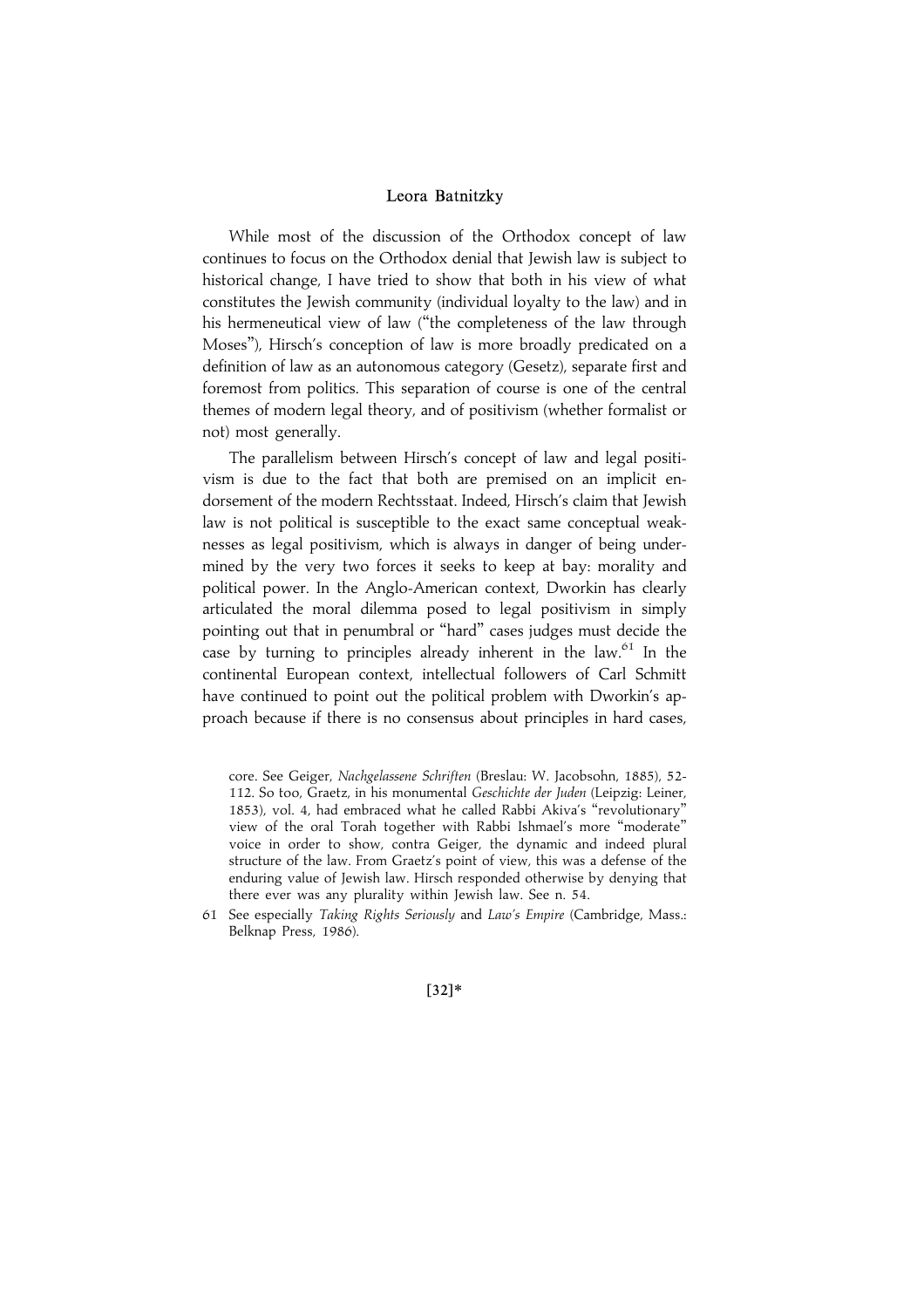then what the law is will depend upon a political decision. $62$  This of course is just an extension of Schmitt's claim that positivism ''solved the problem of sovereignty by negating it"<sup>63</sup> and hence did not and cannot account for political decision at all. In both the moral and the political cases, law cannot be understood, as positivists claim, as justifying itself because law always depends on extra-legal criteria, be they moral or political.

Jewish Reformers and their critics such as Graetz tried in different ways to make the moral case against the emerging Orthodox concept of law on the extra-legal ground of historical analysis.<sup>64</sup> But more telling perhaps is the internal problem that resulted from Hirsch's non-political concept of Jewish law. Again, the political implication of Hirsch's denial that Jewish law is political was that Jews who did not follow the law were not part of the genuine Jewish congregation. The concrete result of this position played itself out perhaps most poignantly when Hirsch refused in 1872 to join Graetz in establishing an orphanage in Palestine for Jewish children who were susceptible to being converted to Christianity because, in Hirsch's words, ''the idea to establish an orphanage in Israel both to rescue the orphans from the hands of the missionaries and to raise the level of culture is the idea of Graetz."<sup>65</sup>

- 62 See, for instance, David Dyzenhaus, Legality and Legitimacy: Carl Schmitt, Hans Kelsen, and Hermann Heller in Weimar (Oxford: Clarendon, 1997).
- 63 Political Theology, ed. George Schwab (Chicago: University of Chicago Press, 2006), 21. The reference is to Kelsen. I refer to Schmitt here and throughout this paper not to endorse his conception of sovereignty but only to lay out some conceptual problems with the claim that law constitutes a sphere wholly autonomous from politics and morality. Schmitt's views of law and political decision are beyond the scope of this paper but here I will only suggest that his account is the reverse of the position he seeks to criticize and hence merely reverses the terms of the debate without moving beyond the very framework he seeks to overcome.
- 64 Graetz and others formed what is called the ''positive-historical'' school, which today is known as Conservative Judaism.
- 65 Azriel Hildesheimer, ed., "Hiluf mikhtavim bein ha-rav Azriel Hildesheimer u-vein ha-rav Shimshon Raphael Hirsch al inyanei eretz yisra'el,'' in Ha-

#### $[33]*$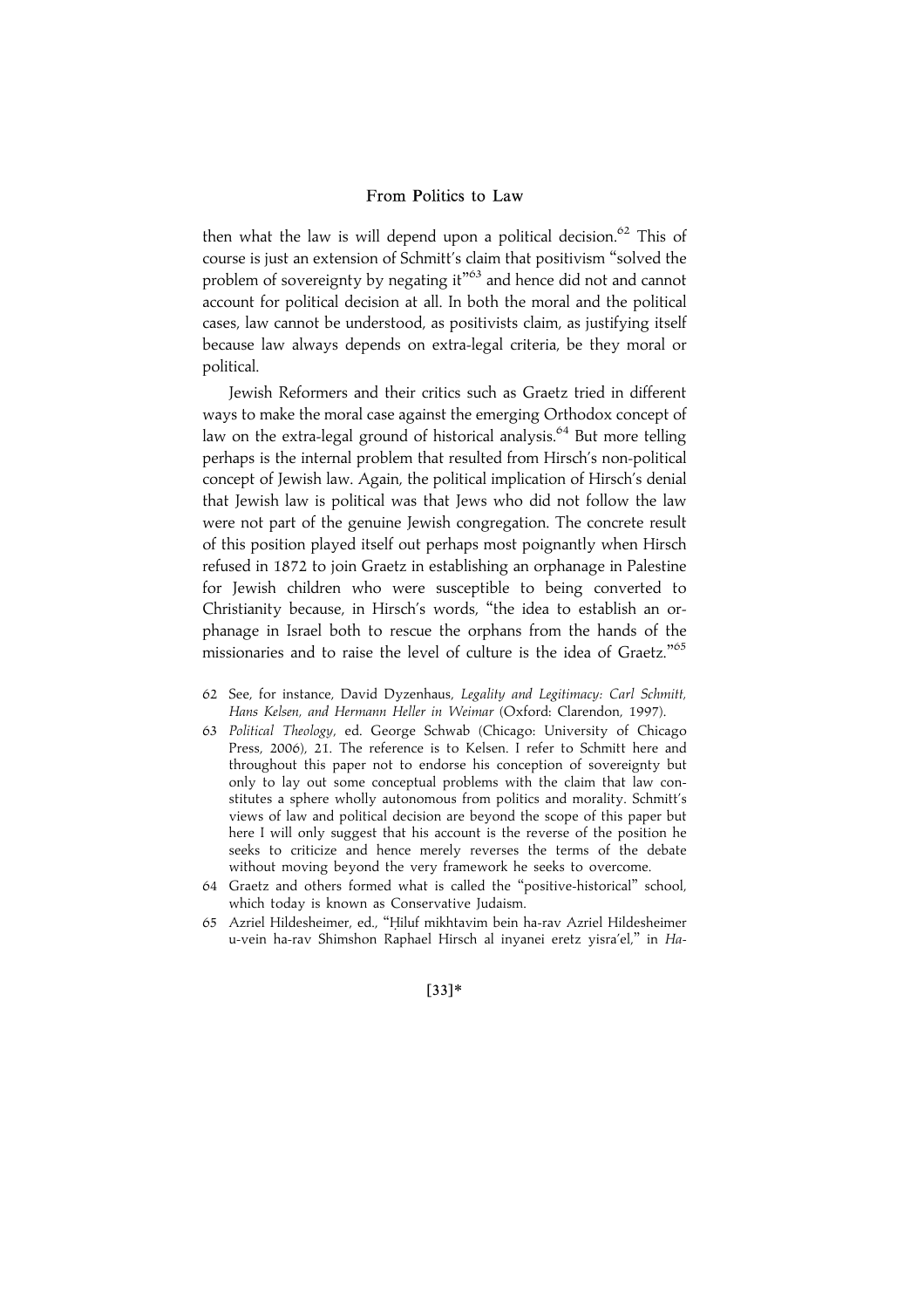Hirsch once more distinguishes between being Jewish and being a member of the genuine Jewish congregation. Refusing to join with Graetz was consistent with Hirsch's general policy that the Orthodox should not cooperate with the non-Orthodox. But in this case Hirsch went so far as to indicate that he preferred that Jewish orphans be converted to Christianity rather than cooperate with non-Orthodox Jews.

Ironically, as some of Hirsch's Orthodox contemporaries pointed out in connection with his refusal to join Graetz's effort, the rejection of non-Orthodox Jews as part of the genuine Jewish congregation in the name of the eternal veracity of Jewish law is in tension with Jewish law.<sup>66</sup> From a halakhic perspective of course, a Jew is born a Jew and is part of the congregation of Israel regardless of whether he follows the law or not. In this sense, Jewish law is founded on an extra-legal political moment, which is the event of God's giving the law to the people of Israel and demanding their adherence to it, regardless of their consent to follow the law. The implication of God's imposition of Jewish law for human freedom is of course a perennial question of Jewish theology but Hirsch's traditionalist critics recognized the theological problem that arises from the claim that loyalty to the law is the defining feature of the law. At the same time, Hirsch's denial of the political dimension of Jewish law which results in his construction of Jewish law as a matter of individual consent, or loyalty, would seem to lead right into the argument of the Reformers that Jewish law ought to accommodate itself to modern times because Jews are now modern individuals.

Ma'ayan (1954), 2:45, as quoted by David Ellenson, ''Traditional Reactions to Modern Jewish Reform,'' in After Emancipation, 179.

66 In particular, Rabbi Esriel Hildesheimer (1820-1899) criticized Hirsch directly for his position, claiming that he was ''throwing the baby out with the bath water" ("Hiluf mikhtavim," 2:55, as quoted in Ellenson, "Traditional Reactions to Modern Jewish Reform," 181). See also Ellenson, Rabbi Esriel Hildesheimer and the Creation of a Modern Jewish Orthodoxy (Tuscaloosa, Ala.: University of Alabama Press, 1990).

 $[34]*$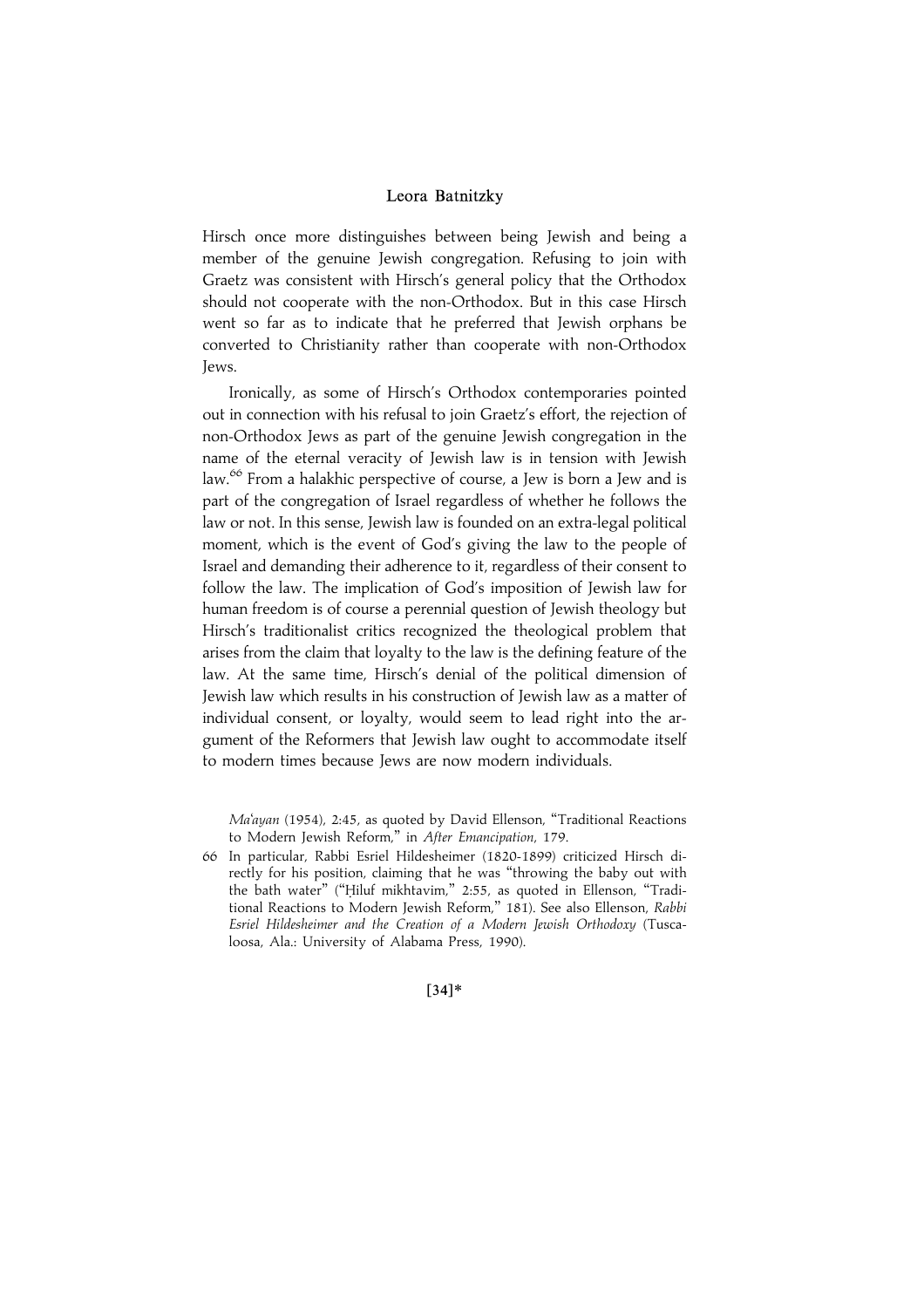We have seen then that Hirsch's concept of halakhah is vulnerable to criticism from the perspectives of both political power and morality, just as legal positivism is. The aim of this analysis is not to argue about the coherence of the Orthodox conception of halakhah but to ask what political purpose this concept of law serves. Here I am in complete agreement with Liam Murphy when he suggests that ''We must approach the traditional question about the concept of law as a practical aspect of political theory."<sup>67</sup> I have suggested throughout this section that Hirsch's conception of Jewish law must be understood as part of a broader political theory that implicitly accepts the modern Rechtsstaat.<sup>68</sup> As I will argue in the next section, one of the implications of this embrace is an acceptance of a particularly modern conception of religion that goes hand in hand with modern western legal orders. This is also obviously the case for different forms of liberal Judaism but, again, I attempt to show that Hirsch's conception of Jewish law is built not upon a rejection of the premises of liberal Judaism, as the standard story would suggest, but upon an intensification of these premises.

## Part Five: From Politics to Law to Religion

I have argued in this paper that in modern Jewish thought there is a movement from politics to law. But this movement from politics to law is equally a movement from politics to religion in which law, formerly a political concept, becomes a religious one. The concept of religion as a sphere separate from politics is a modern construct just as the concept of law as an autonomous realm is a modern construct.<sup>69</sup> Modern concepts of law and religion are born together.

- 67 ''The Political Question of the Concept of Law,'' in Hart's Postscript: Essays on the Postscript to the Concept of Law, ed. Jules Coleman (Oxford: Oxford University Press, 2001), 373.
- 68 This doesn't mean that Hirsch or Orthodoxy accepts all the values of liberal democracy such as egalitarianism. For more on this see Ross, Expanding the Palace of Torah.
- 69 For the classic statement of this modern position see Friedrich Schleier-

## $[35]*$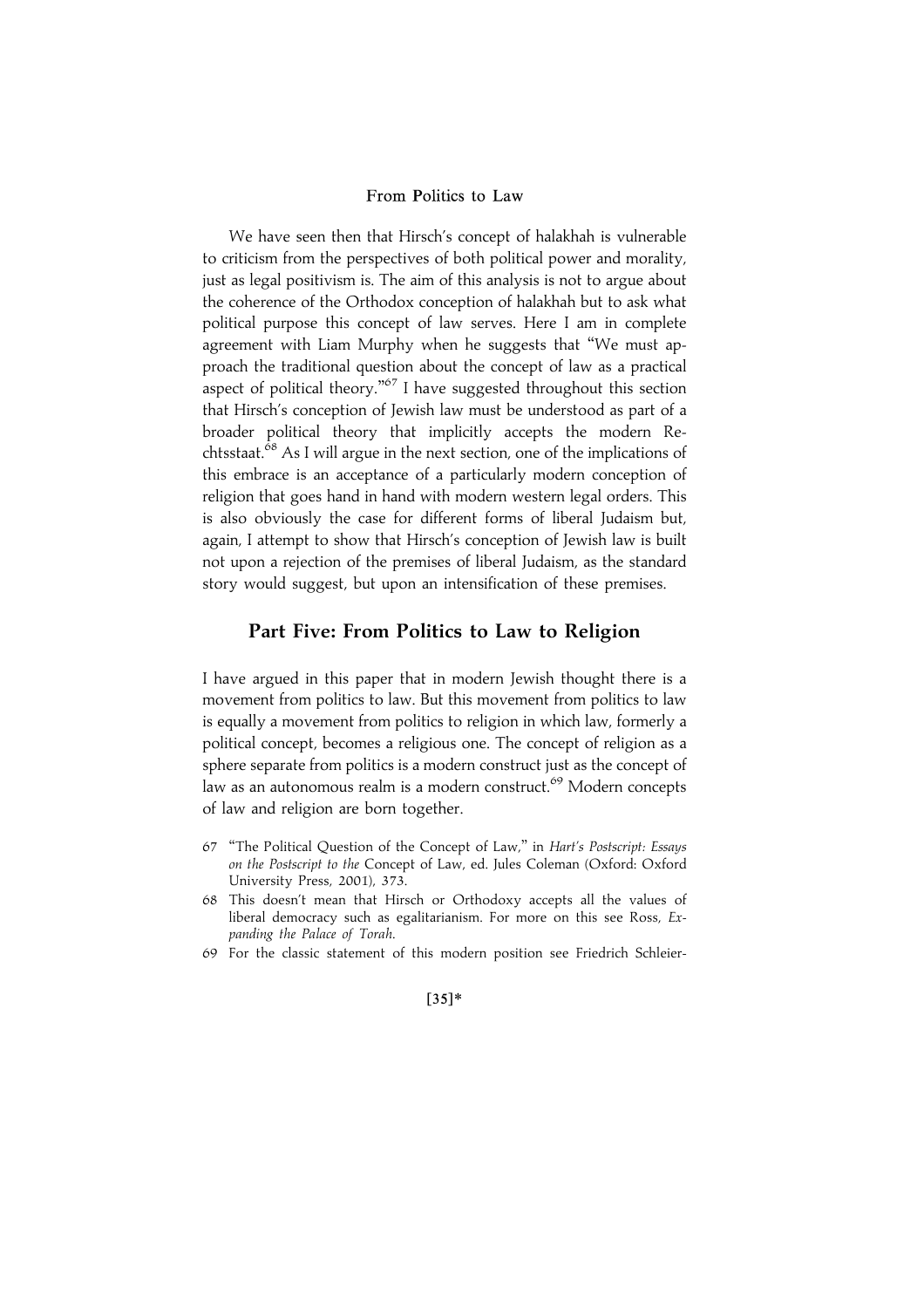I have tried to show some conceptual parallels between the modern Orthodox notion of law and legal positivism in order to suggest that just as contemporary positivists' claim that law is not political has political implications so too do modern Orthodox claims that law is not political. The political implication of this argument is both an implicit endorsement of a modern political order that separates church from state but also an argument for Jewish sectarianism that turns Judaism into a religion based not on political identity but on personal conviction. Here an historical comparison is helpful for appreciating the distinctly modern nature of this Orthodox argument.

The destruction of the second temple in 70 C.E. brought with it political and theological challenges to the definition of Judaism on par with the advent of the modern nation state. Yet it is in that period that sectarianism was rejected. As Martha Himmelfarb has recently argued:

The decline of the significance of priestly ancestry among Jews was followed by the widespread and thorough embrace of a definition of the Jewish people based on ancestry. This definition served as an implicit rejection of sectarian definitions restricting membership to the worthy alone ... The most important cause of the whole-hearted embrace of ancestry ... was the rise of Christianity. As Christians claimed to have taken the place of the old Israel, some rejected the language of ethnicity altogether ... while others claimed that they constituted a new people defined not by genealogy but by merit.

macher, On Religion: Speeches to its Cultured Despisers, trans. Richard Crouter (New York: Cambridge University Press, 2006). While Hirsch continually criticizes the liberal concept of religion, his conception of Judaism and Jewish law particularly as a sphere distinct from politics fits well into Schleiermacher's framework. As Schleiermacher puts it, ''religion maintains its own sphere and its own character only by completely removing itself from the sphere and character of speculation as well as from that of praxis'' (ibid., 23). If we understand speculation as Wahrheit and praxis as politics, then Hirsch's conception of Judaism and Jewish law does indeed fit this definition. It is hard to imagine that Hirsch was not familiar with Schleiermacher (Speeches was originally published in 1799).

 $[36]*$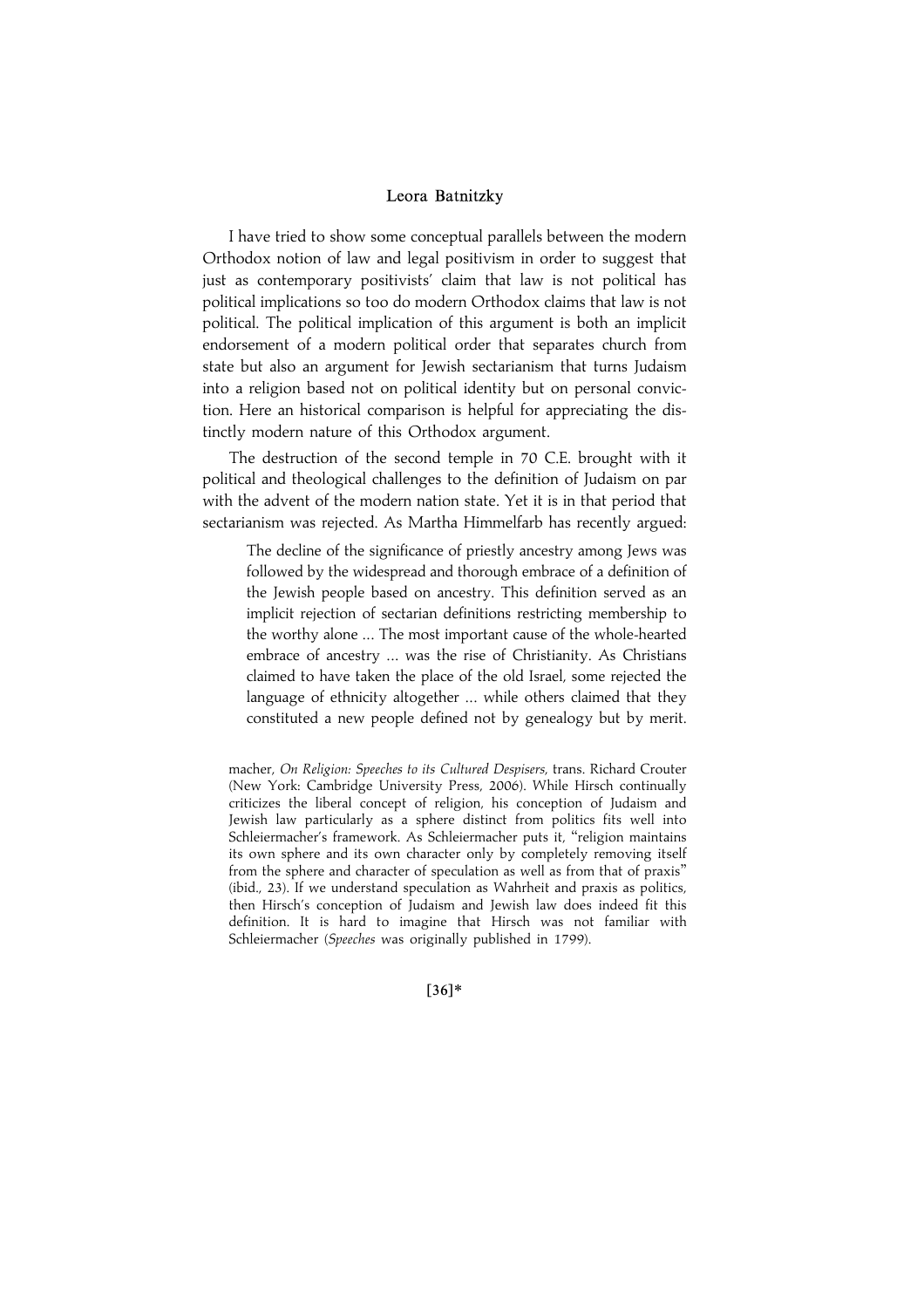Against these claims, Jews insisted – as much to themselves as to Christians – on the continued viability of the old Israel and the guarantee of redemption inherent in the descent from Abraham.<sup>70</sup>

In contrast to the classical rabbinic model, we have seen that modern Orthodoxy is defined precisely by sectarianism, which means ''restricting membership to the worthy alone.'' If the classical rabbis sought, as Himmelfarb convincingly argues, to differentiate Judaism from Christianity by emphasizing ancestry over merit, Hirsch made Judaism more like the Christianity of his times which, in connection with the advent of the modern nation state, was relegating itself to private, confessional status. To be sure, this is a surprising conclusion simply because Orthodoxy presents itself as Orthodox, i.e., as continuity and not rupture. Yet the historical irony is that Hirsch's Orthodoxy is not only modern but, in a certain sense, the most modern of modern Judaisms in its molding of itself as a religion on the German Protestant model.

To appreciate this point, we must return to Maimonides one last time. Throughout this paper I have contrasted modern Jewish thinking about law as non-political with Maimonides' explicitly political conception of law. I have done so not only because Maimonides offers a theoretical framework for considering modern Jewish concepts of law but also because Maimonides has been such an important figure for modern Jewish thought, liberal and Orthodox alike. This should be surprising for two reasons. First, because Maimonides' views were considered heretical by many of his contemporaries as well as those who followed him and second, because of his explicitly political framework which is precisely what modern liberal and Orthodox Jewish thinkers want to deny.

No doubt there are a number of reasons for Maimonides' modern popularity. Yet there also seems to be a simple if counterintuitive reason

### $[37]*$

<sup>70</sup> Martha Himmelfarb, A Kingdom of Priests: Ancestry and Merit in Ancient Judaism (Philadelphia: University of Pennsylvania Press, 2006), 165.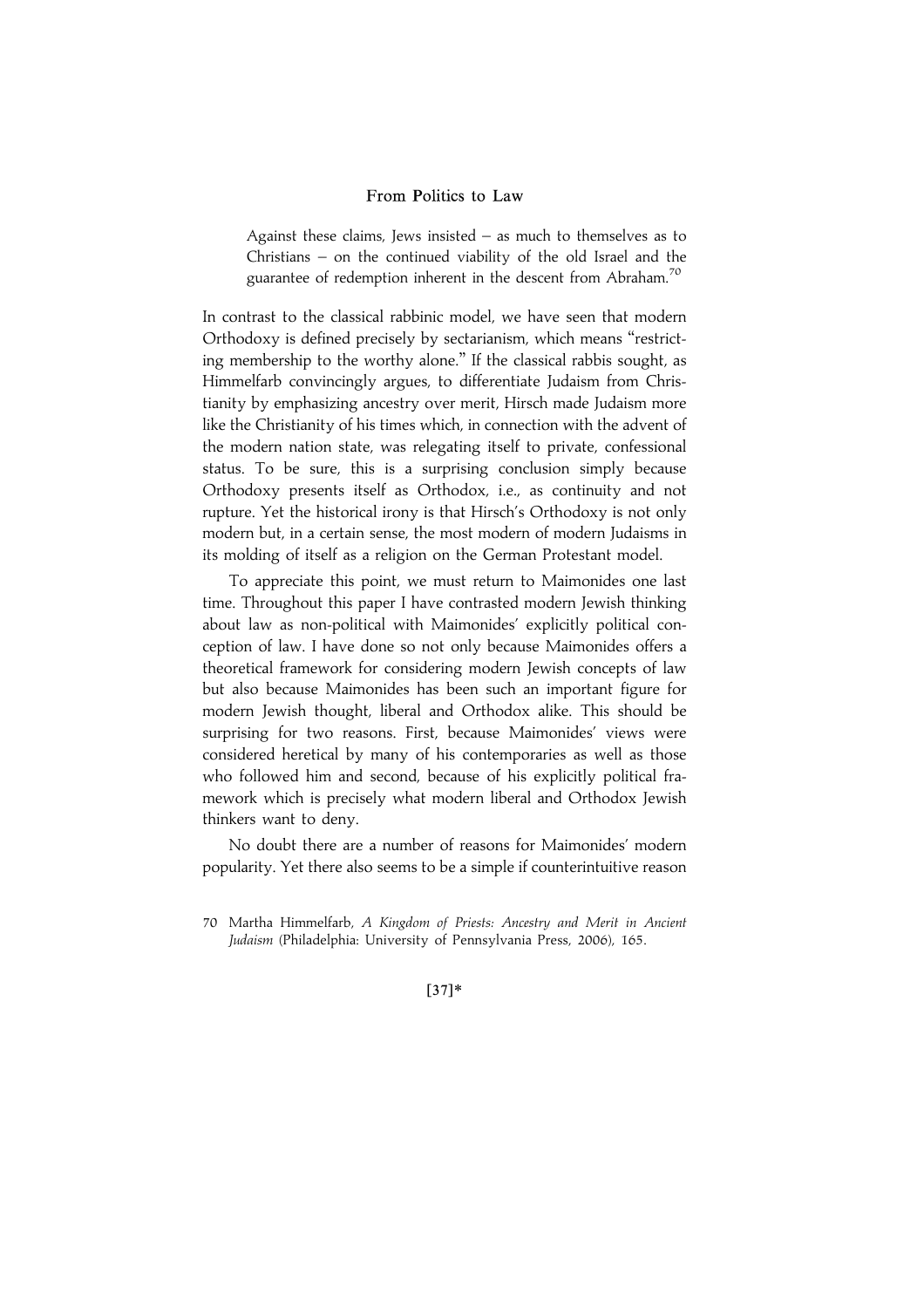why Maimonides has been so important in the modern period, especially for Orthodox Jews. The reason for the appeal of Maimonides is the same reason he was so problematic historically for traditional Jews, which is his dogmatic expression of Jewish theological belief.<sup>71</sup> We need not consider in any detail Maimonides' thirteen principles of belief (which include, among other things, belief in God's unity, non-corporeality, and eternity). Marc Shapiro has recently shown both the pervasive embrace of Maimonides' thirteen principles in modern Orthodoxy and that many, if not most, pre-modern Jewish sources actually reject these principles.<sup>72</sup> Again, it is not surprising that modern proponents of liberal Judaism might find the theological element of Maimonides attractive because they explicitly embrace a view of Judaism as a modern religion.<sup>73</sup> But again, as in the case of the definition of law, modern Orthodoxy's affirmation of the theological dimension of Maimonides and disregard for the explicitly political dimension of his thought is not a rejection but a heightening of the premises of liberal Judaism.

Hirsch actually draws on Maimonides in support of his arguments for secession. In his use of Maimonides we see the movement from politics to law to religion. Hirsch focuses on the theological dimension of Maimonides' discussion of heresy while subverting the political dimension of this discussion. In a manner reminiscent of the Christian distinction between hating the sin but loving the sinner,<sup>74</sup> Hirsch continually returns to a distinction between ''heresy and skepticism'' (minut va-apikorsut) and ''heretics and skeptics'' (minim va-apikorsim), acknowledging that he is ''deliberately using terms to describe the

- 71 In Nineteen Letters, Hirsch, like Mendelssohn, denies that Judaism has any dogmas. Yet he also continually refers to Maimonides and equates Judaism's theological concepts with humanism.
- 72 Marc Shapiro, The Limits of Orthodox Theology: Maimonides' Thirteen Principles Reappraised (Portland: The Littman Library of Jewish Civilization, 2004).
- 73 See in particular Hermann Cohen, ''Charakteristik der Ethik Maimunis,'' in Jüdische Schriften III, ed. B. Strauss (Berlin: C. A. Schwetschke & Sohn Verlagsbuchhandlung, 1924).
- 74 Augustine, City of God (Garden City, N.Y.: Image Books, 1958), 304.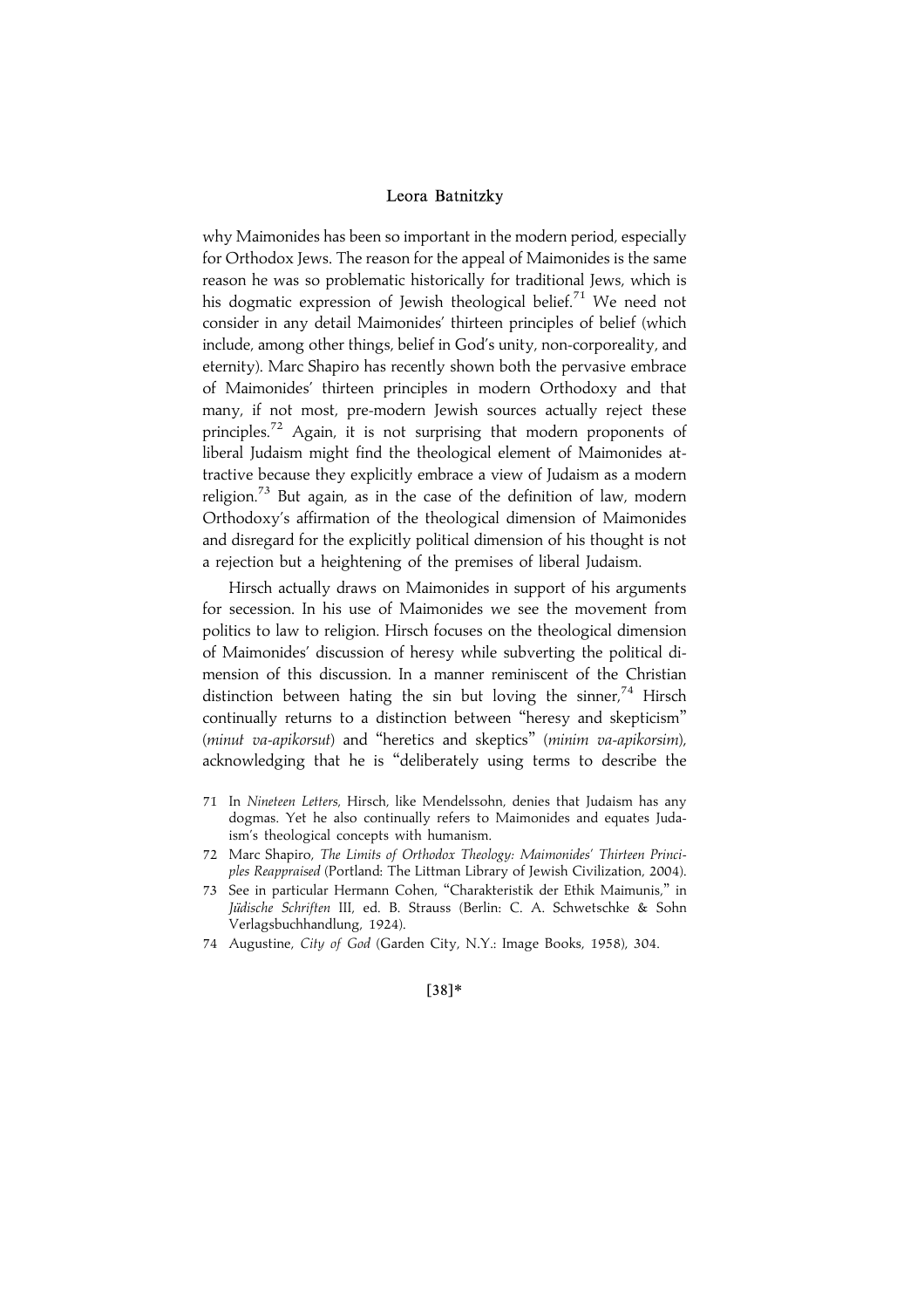system (minut va-apikorsut) rather than individuals (minim va-apikorsim) who adhere to it."<sup>75</sup> This is because "Nowadays we no longer have minim and apikorsim as defined in our legal codes...[but] present-day fellow Jews who subscribe to minut and apikorsut in practice." Hirsch draws on Maimonides (Hil. Mamrim 3:3) to argue that "it is worthwhile to bring those [heretics] back in penitence and attract them through words of peace until they return firmly to the Torah.'' As if to bring home the point that voluntary belief, as opposed to ancestry, defines ''gesetzestreues Judentum,'' Hirsch justifies his distinction between heresy and heretics by implying that the relation between Orthodox Jews and non-Orthodox Jews is not any different than the relation between Jews and non-Jews: ''Even the most stringently observant Jew is free to maintain contacts and friendly relations with individuals adhering to the most diverse assortment of religious persuasions – Christians, Moslems, heathens...'' 76

Just as Hirsch denies that coercive measures were ever part of Jewish law by claiming that the traditional congregation was founded on individual consent, so too he emphasizes that membership in the Jewish congregation is predicated on voluntary belief. In contrast, and as we saw before, for Maimonides there is not a contradiction between consent (i.e., voluntary belief) and coercion. In fact, sometimes the former requires the latter. Just as Hirsch distinguishes between being a member of the congregation (adherence to ''gesetzestreues Judentum'') and being a Jew, so too he distinguishes between heresy as belief and the political dimension of heresy in identifying someone as a heretic.

- 75 Hirsch, Collected Writings, 6:206-207. See Adam S. Ferziger, Exclusion and Hierarchy: Orthodoxy, Nonobservance, and the Emergence of Modern Jewish Identity (Philadelphia: University of Pennsylvania Press, 2005), for a discussion of Hirsch's distinction as well as for a nuanced consideration of the debates between Hirsch and other Orthodox rabbis on the relationship to non-Orthodox Jews.
- 76 Hirsch, Collected Writings, 6:299. Hirsch argued that Orthodox Jews could interact with individual non-Orthodox Jews, but that there could be no cooperation with non-Orthodox organizations.

 $[39]*$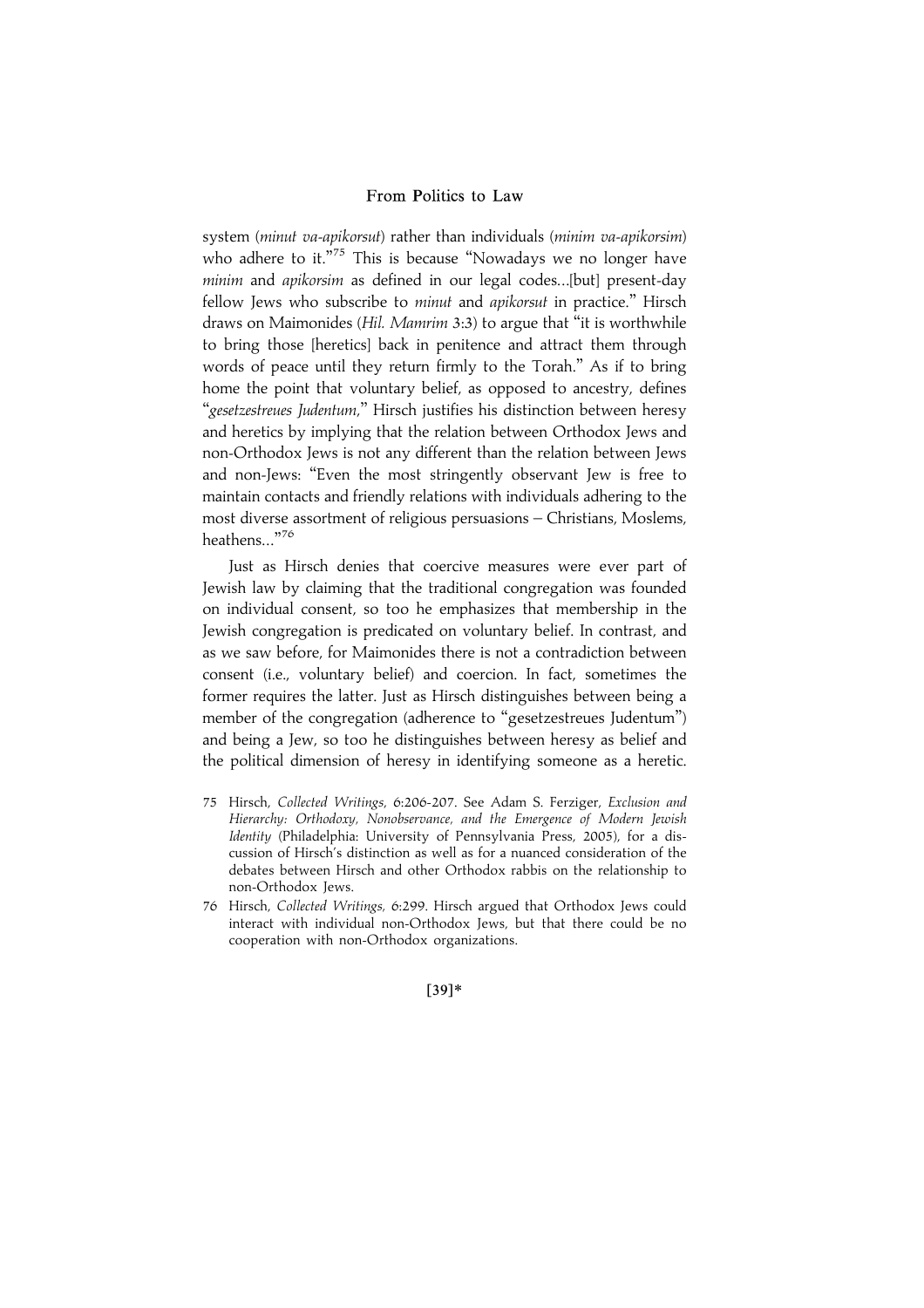Neither of these distinctions makes sense from a Maimonidean point of view nor for that matter, as Himmelfarb shows, from a classical rabbinic point of view. Hirsch has moved from politics to law to religion in suggesting that law is, as the term "gesetzestreues Judentum" implies, primarily a matter of faith and not political allegiance. Or, put another way, the political allegiance required by law is closer to religious conviction than it is to any conception of political power.

In form, Hirsch's conception of Jewish law bears a striking similarity to Dworkin's view that law as a domain distinct from politics requires a certain attitude, which Dworkin aptly calls ''protestant'': ''Law's empire is defined by attitude, not territory or power or process ... It is a protestant attitude that makes each citizen responsible for imagining what his society's public commitments to principle are and what these commitments require in new circumstances."<sup>77</sup> One could conclude that this similarity is the result of Hirsch and Dworkin independently arriving at the true concept of law. But this is the sort of conclusion and analysis that, in my view, should be resisted. Concepts of law reflect particular political (as well as historical and cultural) arrangements. If there is a formal similarity between Hirsch and Dworkin suggesting that law requires, or perhaps truly is, a kind of religious attitude, this is because, despite their very significant differences, both their conceptions of law reflect what Leo Strauss called the theologico-political predicament of modernity, in which ''the bond of society is universal human morality, whereas religion (positive religion) is a private affair.'' <sup>78</sup> As modern conceptions of law and religion are both defined in contradistinction to politics, it should not be surprising that these constructs flow into one another.

<sup>77</sup> Dworkin, Law's Empire, 413.

<sup>78</sup> Leo Strauss, Spinoza's Critique of Religion (Chicago: University of Chicago Press, 1965), 3.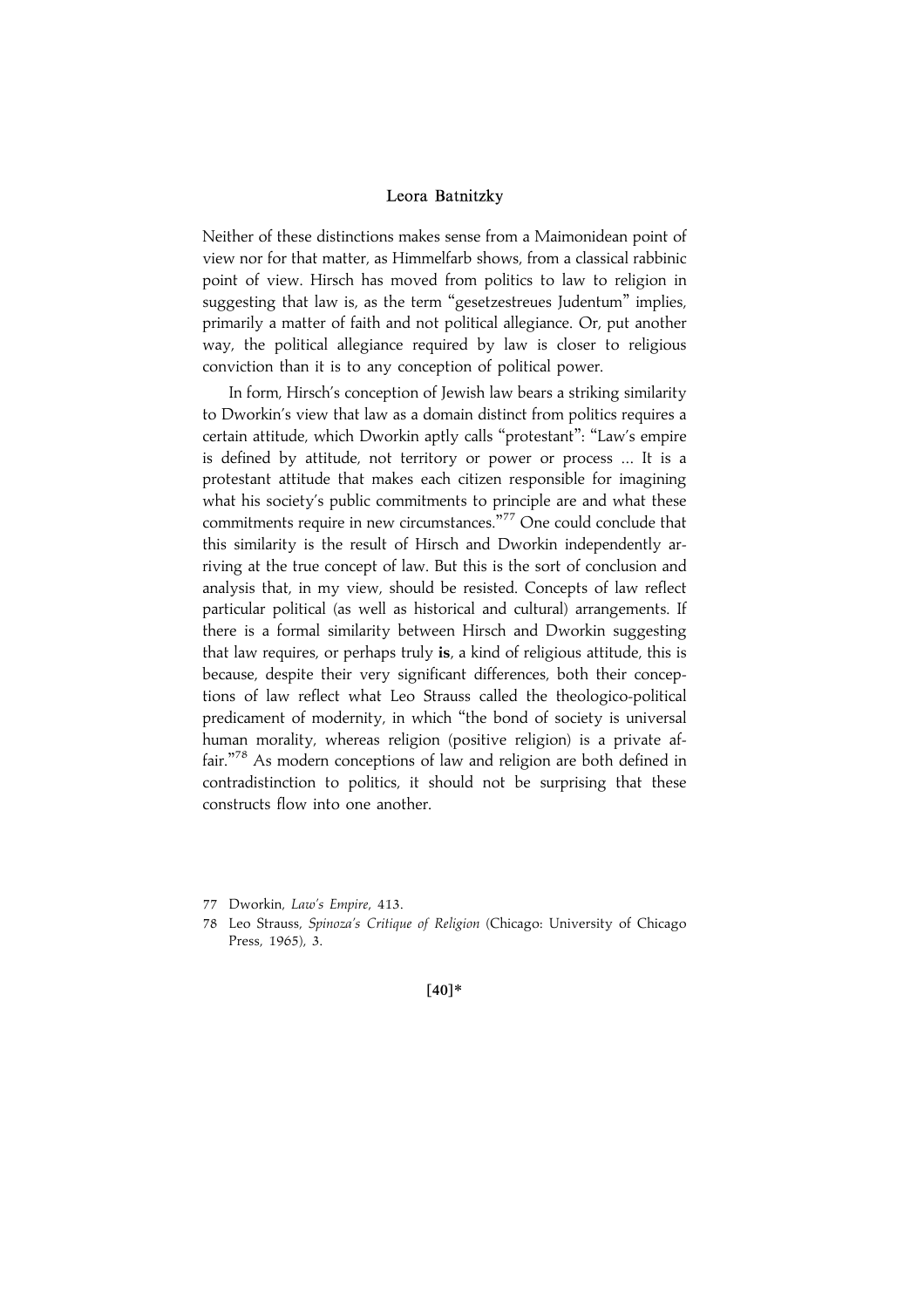# Conclusion: From Law Back to Politics

In an important article, Ze'ev Falk argues that modern Orthodoxy is both ''pre-modern and post-modern.'' He makes this argument on the basis of Orthodoxy's ''perception of religion, history and the humanities'' that has ''remained unaware of modern scholarship. Hence, it closes its eyes vis-a`-vis biblical and other historical criticism of Judaism and opposes any reform of Jewish law."<sup>79</sup> I have argued in this paper to the contrary: that the Orthodox conception of law is neither pre-modern nor post-modern but in fact very modern. Of course, Falk, along with many others, is not incorrect to locate the disagreement between Orthodoxy and non-Orthodoxy in terms of their acceptance or rejection of modern historical methods. Yet this focus on debates about the historicity of law misses, in my view, the larger issue, which is that arguments about law are arguments about politics, even when, or perhaps especially when, the claim is that law is not political.<sup>80</sup> We have seen that Hirsch's claims about halakhah le-Moshe mi-Sinai as an autonomous self-generating realm leaves room for secular politics and also for a kind of religious pluralism, despite Hirsch's disdain for non-Orthodox Jews. In the same way, positivist arguments about law as an autonomous self-generating realm leave room for politics and morality. Hirsch, like contemporary legal positivists, moves from politics to law in order to allow law and politics to exist side by side. Ultra-Orthodoxy is the rejection of a distinction between politics and law and of the authority of the modern nation-state. Contra Falk, it is not Orthodoxy but ultra-Orthodoxy that is both pre-modern and post-modern.

To appreciate this point, I conclude by considering very briefly the concept of law of Hirsch's grandson, Isaac Breuer (1883-1946), one of

80 At the same time, the focus on debates about historiography really only makes sense in the German-Jewish and perhaps early twentieth-century American contexts.

 $[41]*$ 

<sup>79</sup> ''Jewish Religious Law in the Modern (And Postmodern) World,'' 472.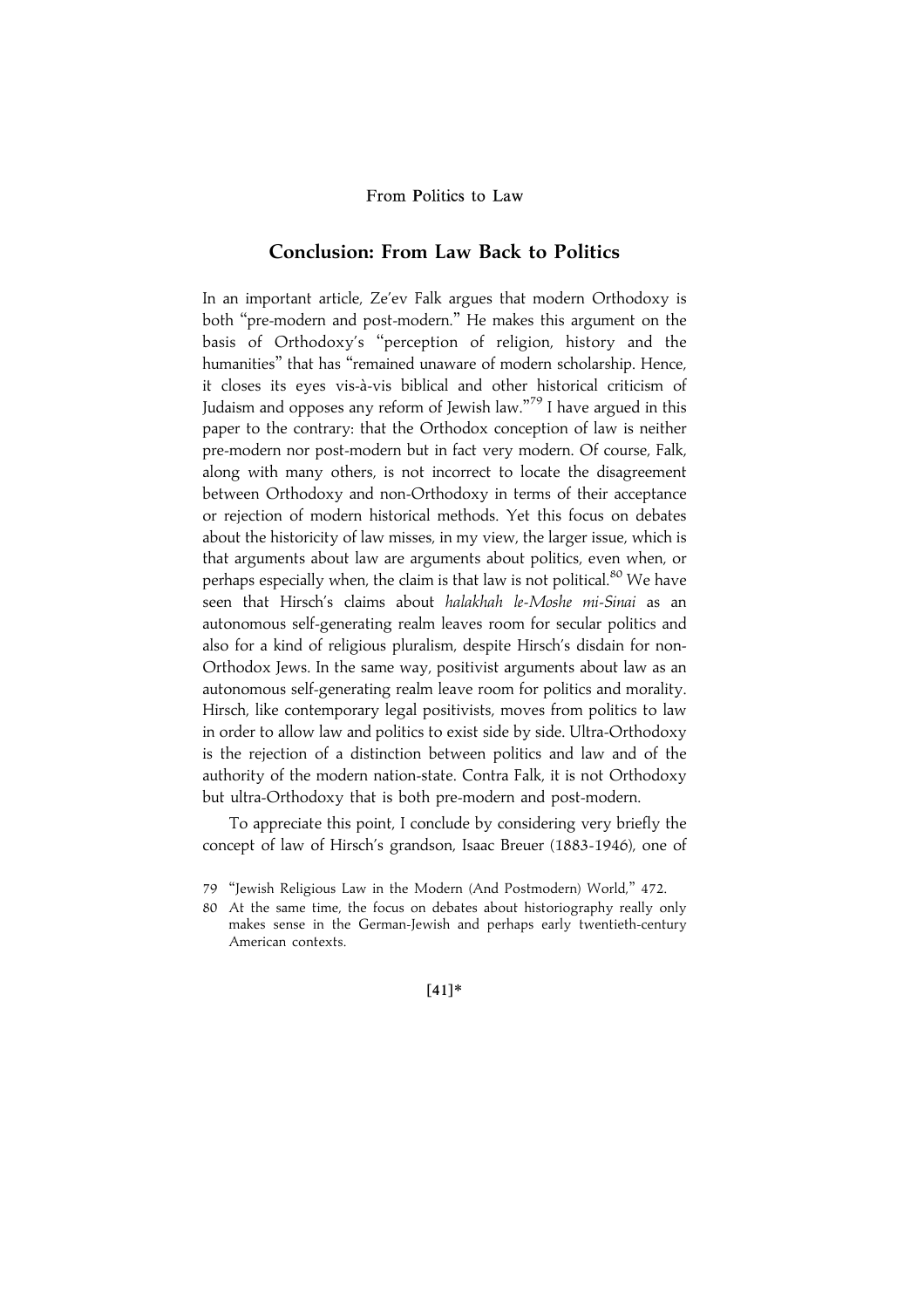the founders of Agudat Yisrael, which today is an ultra-Orthodox Israeli political party advocating for state enforcement of religious laws. Although there are undeniable and important links, I do not mean to equate Breuer's early twentieth-century concept of law with Agudat Yisrael today. So too, while a consideration of Breuer's concept of law in relation to pre-modern Jewish sources is beyond the scope of this present paper, it is fair to say that, historically conceived, his view of law is as much a modern innovation as Hirsch's view of law is.<sup>81</sup> Nevertheless, a brief discussion of Breuer allows us to see that one of the advantages of considering modern Jewish concepts of law from the perspective of political theory is that this focus helps to make sense not just of the common ground between liberal Judaism and modern Orthodoxy but also of the intimate relation between ultra-Orthodox conceptions of law and their rejection of liberal democracy.

While Hirsch's historical moment required a response to liberal Judaism, the internal Jewish challenge Breuer encountered was the rise of political Zionism. Just as Hirsch's conception of halakhah le-Moshe mi-Sinai is based on a deepening of the premises of liberal Judaism, so too Breuer's concept of law is based on a heightening of the premises of political Zionism. Breuer called himself a national Jew and outlined a program that ''demands the preparation [Bereitstellung/hakhsharah] of God's nation and God's land for their reunification in a Gottesstaat ruled by God's rights."<sup>82</sup> He did not turn away from Hirsch's Orthodoxy but believed that he was ''activating'' Hirsch's principles which had developed in an era of passivity.<sup>83</sup> Among other things this meant that

- 81 On this issue see Jacob Katz, The Unhealed Breach: The Secession of Orthodox Jews from the General Community in Hungary and Germany (Hebrew) (Jerusalem: Merkaz Zalman Shazar, 1994).
- 82 Isaac Breuer, Die Idee des Agudismus (Frankfurt am Main: J. Kaufmann, 1921), 5.
- 83 See especially Breuer, Der neue Kusari: Ein Weg zum Judentum (Frankfurt am Main: J. Kaufmann, 1934). The title is a reference to Judah Halevi (1075- 1141). The relation between Breuer and Halevi deserves further consideration. Here I note only that it is significant that Breuer's focus is on Halevi and not Maimonides.

 $[42]*$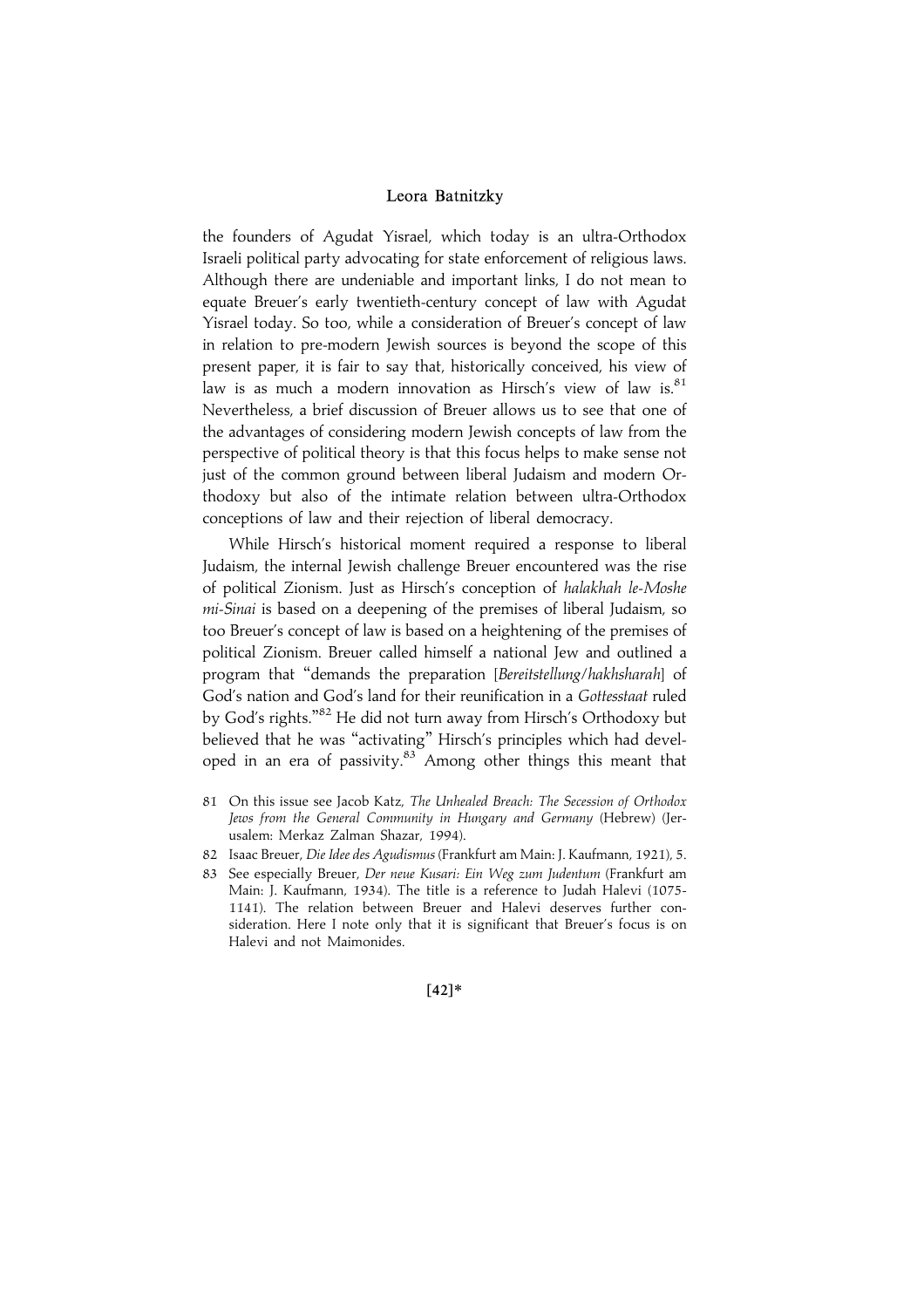Breuer came to believe that a fully Jewish life was not possible in Germany where Judaism had been relegated to a religion. He eventually emigrated to Palestine in 1936. There Breuer also abandoned the Jewish sectarianism that defined his grandfather's Orthodoxy by following Rabbi Abraham Isaac Kook<sup>84</sup> in accepting secular Zionism and Zionists as part of a larger political vision of a Torah state.

The difference between grandfather and grandson is summed up in Breuer's claim that ''Judaism is not a religion of Law [Gesetzesreligion], but the Law (Gesetz) as such."<sup>85</sup> For Breuer, there is nothing outside of the law because the law as such rejects any notion of religion and secular politics.<sup>86</sup> Whereas Hirsch's movement from politics to law affirms the modern Rechtsstaat as well as the modern categories of law and religion, Breuer's move from law back to politics is an attempt to overcome the categories of religion and any notion of the Rechtsstaat.<sup>87</sup>

In conclusion, I suggested above that Hirsch's Orthodox conception of law is subject to the exact same conceptual weakness as legal positivism: the twin threats of political power and morality. Bracketing the establishment of the State of Israel in 1948 and the subsequent complicated relationship between ultra-Orthodoxy and religious Zionism since then, we see that Hirsch's concept of law already led, in the thought of his grandson, to the return of political theology that

- 84 Kook (1865-1935) is considered by many to have been a religious Zionist. While this is debatable, his thought has had and continues to have a tremendous influence on religious Zionism today.
- 85 Breuer, Judenproblem, 3rd ed. (Halle: J. Kaufmann, 1918), 81.
- 86 See especially Breuer, Die Welt als Schöpfung und Natur (Frankfurt am Main: J. Kaufmann, 1926).
- 87 While aspects of Hirsch's concept of law share affinities with Weinrib's formalism, Breuer's view is closer to Weinrib's in not merely separating law from politics but in eclipsing modern political institutions entirely. Here Joseph Raz's well-known criticism of Weinrib's formalism is particularly apt. Breuer's and Weinrib's views of law are different but they both claim that law's justice is an internal (a term both use) feature of law. Raz (''Formalism and the Rule of Law'' in Natural Law Theory, ed. Robert P.

 $[43]*$